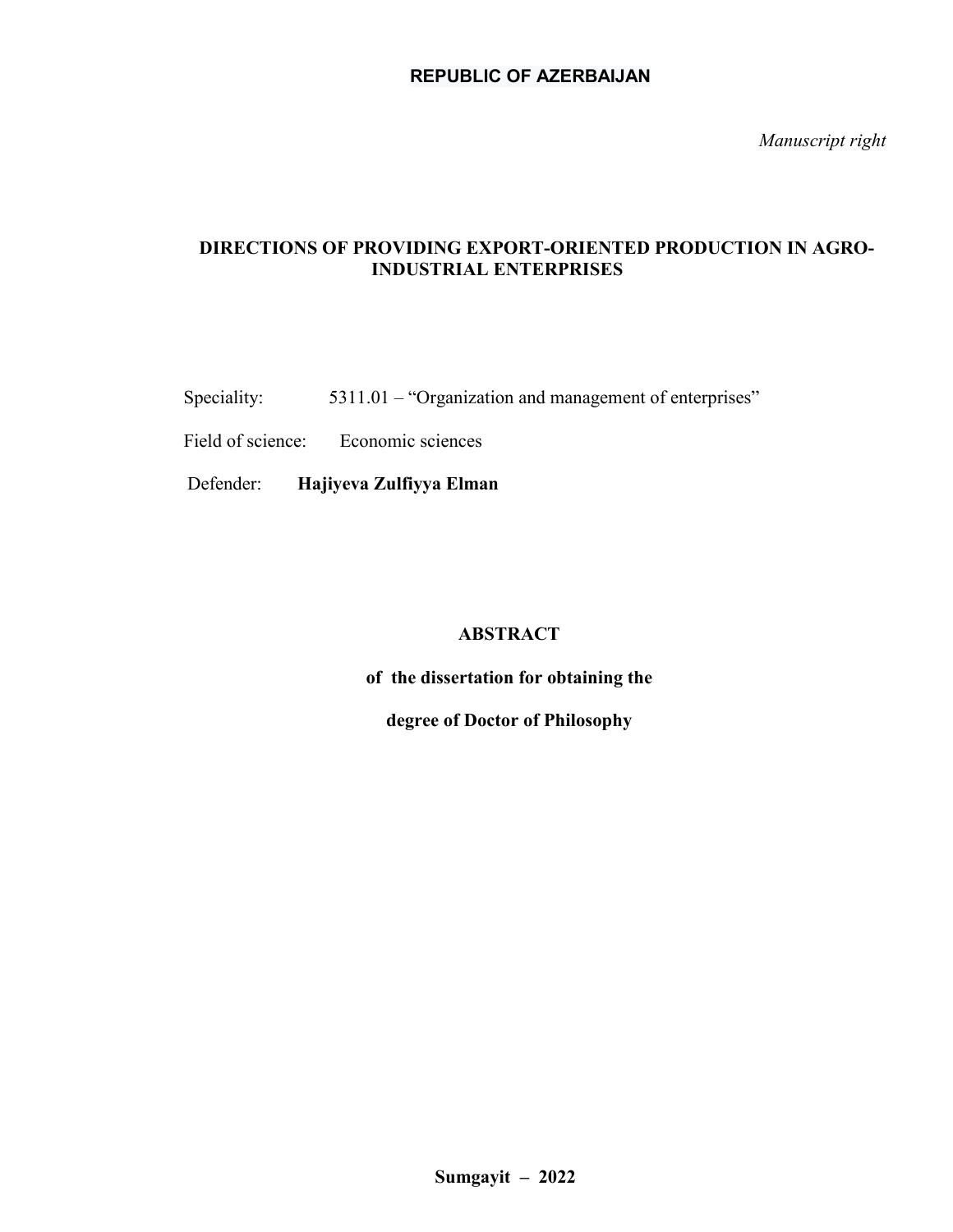The dissertation work was carried out at the Department of "Business Organization and Management" at Sumgayit State University.

Scientific adviser:

Official opponents:

**ADNSU-nun Elmi kati** 

dosent N. Əliyeva

Doctor of economic sciences, professor

Huseynov Arif Gulahmad oglu

Candidate  $\alpha$ f Economic Sciences, Associate Professor Ganjiyev Ganjali Aziz oglu

Candidate  $\alpha$ f Economic Sciences, Associate Professor Hasanov Parviz Samad oglu

Candidate of Econor<br>Sciences, Associate Professor  $\alpha$ f Economic Hasanov Asif Abuzar oglu

Dissertation Council - FD 2.22 of the Higher Attestation Commission under the President of the Republic of Azerbaijan operating under the Azerbaijan State University of Oil and Industry

Chairman of the Corresponding member of ANAS Dissertation Council: Professor  $\lambda$  Imanov Korkhmaz Jahangir  $\sim$  scientific title Scientific secretary of the Doctor of Philosophy in Economics. dissertation counsil Associate Professor Rustamov Iham Samil Chairman of the scientific Doctor of Economics, seminar: Pratessor Safarey Ganimat Asad **IMZANI TƏSDIQ ED**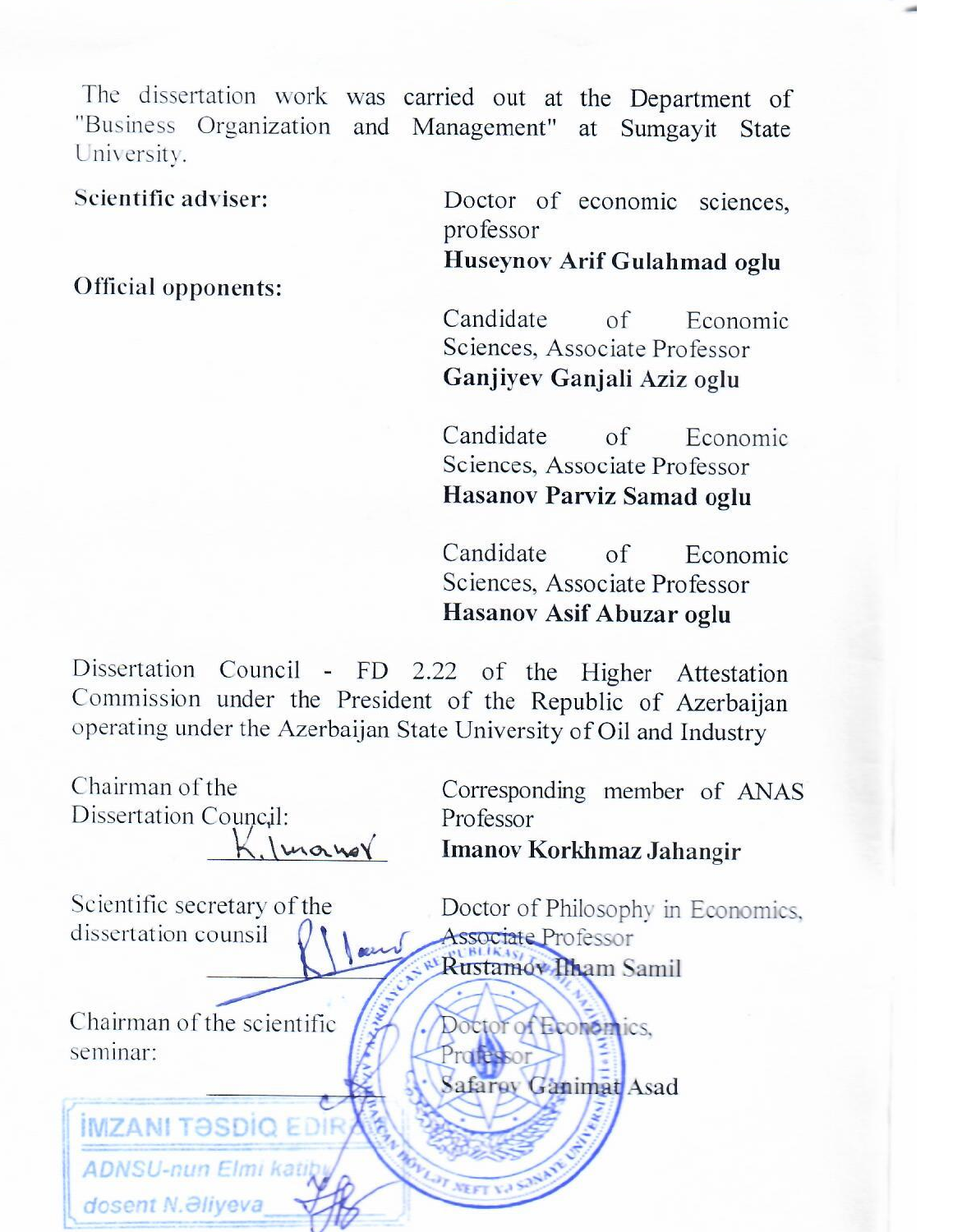The defense of the dissertation will be held on  $\frac{1}{(day)}$   $\frac{1}{(month)}$  $(month)$ 

at \_\_\_\_\_\_\_\_\_ at the meeting of the Dissertation Council ED 2.22 operating under the Azerbaijan

State University of Oil and Industry.

Address: 16/21 Azadlig Avenue, Baku

İt is possible to get acquainted with the dissertation in the library of Azerbaijan State University of Oil and Industry

Electronic versions of the dissertation and abstract were posted on the official website of the Azerbaijan State University of Oil and Industry.

| The abstract was sent to the necessary addresses on |       |         |
|-----------------------------------------------------|-------|---------|
|                                                     | (dav) | (month) |

 $\overline{\phantom{a}}$  , where  $\overline{\phantom{a}}$ (year)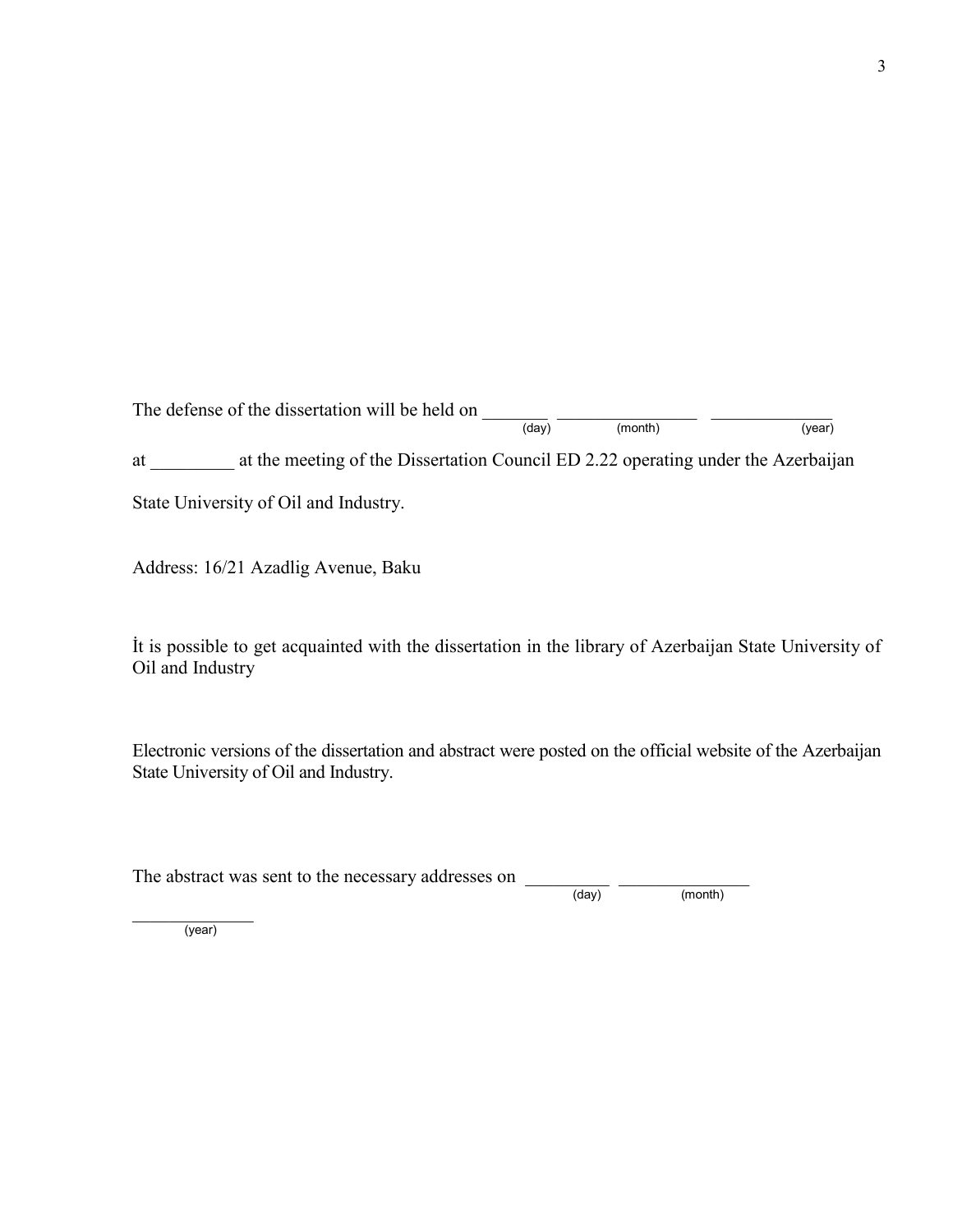Signed for printing:  $\frac{1}{(day, month, year)}$ 

Paper format:

Volume: 53 463

Print: \_\_\_\_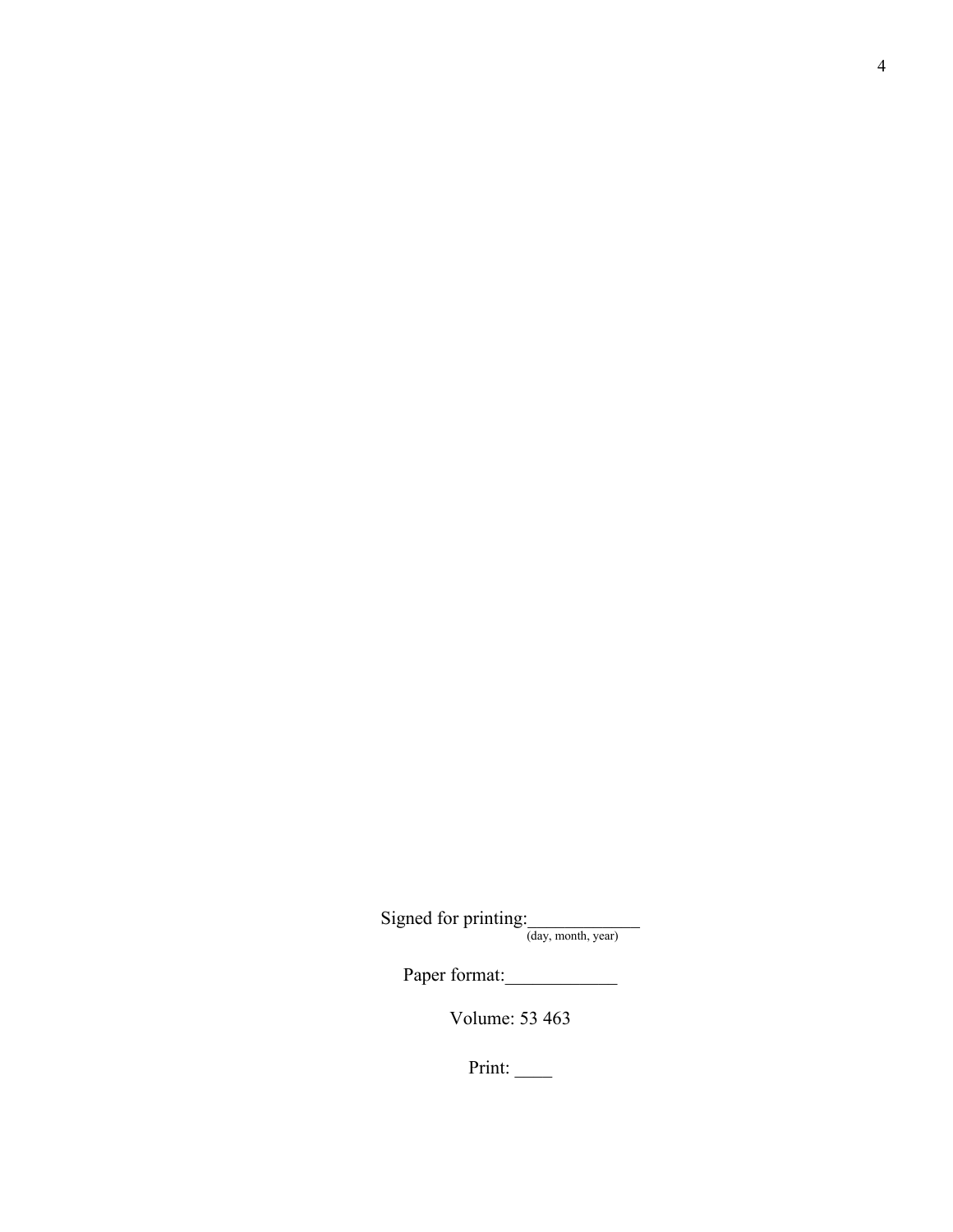#### **GENERAL CHARACTERISTICS OF THE WORK**

**Relevance of the research topic.** One of the important tasks facing any country that wants to form an independent national economy is to ensure macroeconomic stability. Because it is impossible to achieve sustainable economic development without ensuring macroeconomic stability. One of the important conditions for sustainable and dynamic economic development is the effective integration of the national economy into the world economy. As a result of Azerbaijan's effective integration into the world economy, our national economy has the opportunity to use the world market in accordance with our national interests. As the mechanism of efficient use of national resources is formed, all the tools that can develop the national economy are actively mobilized. Business entities, including agroindustrial enterprises, are trying to enter world markets with their export potential by trying to organize competitive production.

In modern conditions, in order to develop the export potential of agro-industrial enterprises and its effective implementation, it is first necessary to achieve economic development in the country. Export potential is formed under the influence of many necessary factors, including the efficient use of resources, scientific and technological progress, the development of international economic integration and others. Each of these factors has a significant impact on increasing the export potential of agro-industrial enterprises. Proper assessment of this potential is required to determine the directions of effective use of the export potential of agro-industrial enterprises.

The research of the current state of the country's export potential shows that improvements are needed in this direction, taking into account the active involvement of agricultural export-oriented natural-economic potential in the economic turnover, renewal and expansion of technical-production potential on the basis of advanced techniques and technologies, renewal and expansion of technicalproduction potential on the basis of advanced techniques and technologies, development of scientific-technical potential and the effective use of existing opportunities in these areas.

Taking all this into account, we consider it expedient to research a number of complex measures to improve the structure of agricultural exports. For this purpose, export-oriented agroindustrial enterprises, their priorities and development directions should be identified, the development of foreign trade relations of these enterprises should be evaluated from the point of view of efficiency of the national economy and organically linked with the national economic development strategy.

Azerbaijan has adopted a number of legal acts in these areas, including State Programs. In these State Programs and legal acts, the strengthening of state support for dynamic development, meeting the demand for agricultural products, supply and expansion of processing enterprises with raw materials, increasing the country's export potential, improving financing mechanisms, stimulating the production of export-oriented products by promoting agricultural investment, creation of innovation-oriented processing enterprises, expand integration processes between agroparks are set as the main task. In order to accelerate the implementation of relevant measures, the President of the Republic of Azerbaijan Ilham Aliyev signed a decree in 2016 on the "Strategic Roadmap for the production and processing of agricultural products in the Republic of Azerbaijan. According to the document, 9 strategic goals have been identified to create a favorable environment for the creation of competitive sectors in the field of production and processing of agricultural products. The main goals are to strengthen the production capacity of competitive agricultural products and processing industry, to develop government-partnership relations for the implementation of complex projects, to promote and support the export of agriculture and processing industry, to produce environmentally friendly agricultural products. The ultimate goal is to improve the country's food supply and increase the sustainability of its export potential.

Thus, the development of competitive export potential in agro-industrial enterprises, on the one hand, creates favorable conditions for local agricultural export important products to enter the world market, while expanding the range of products of this field exported from the territory of the country and gradually increasing its share in the structure of exports. All this shows the relevance of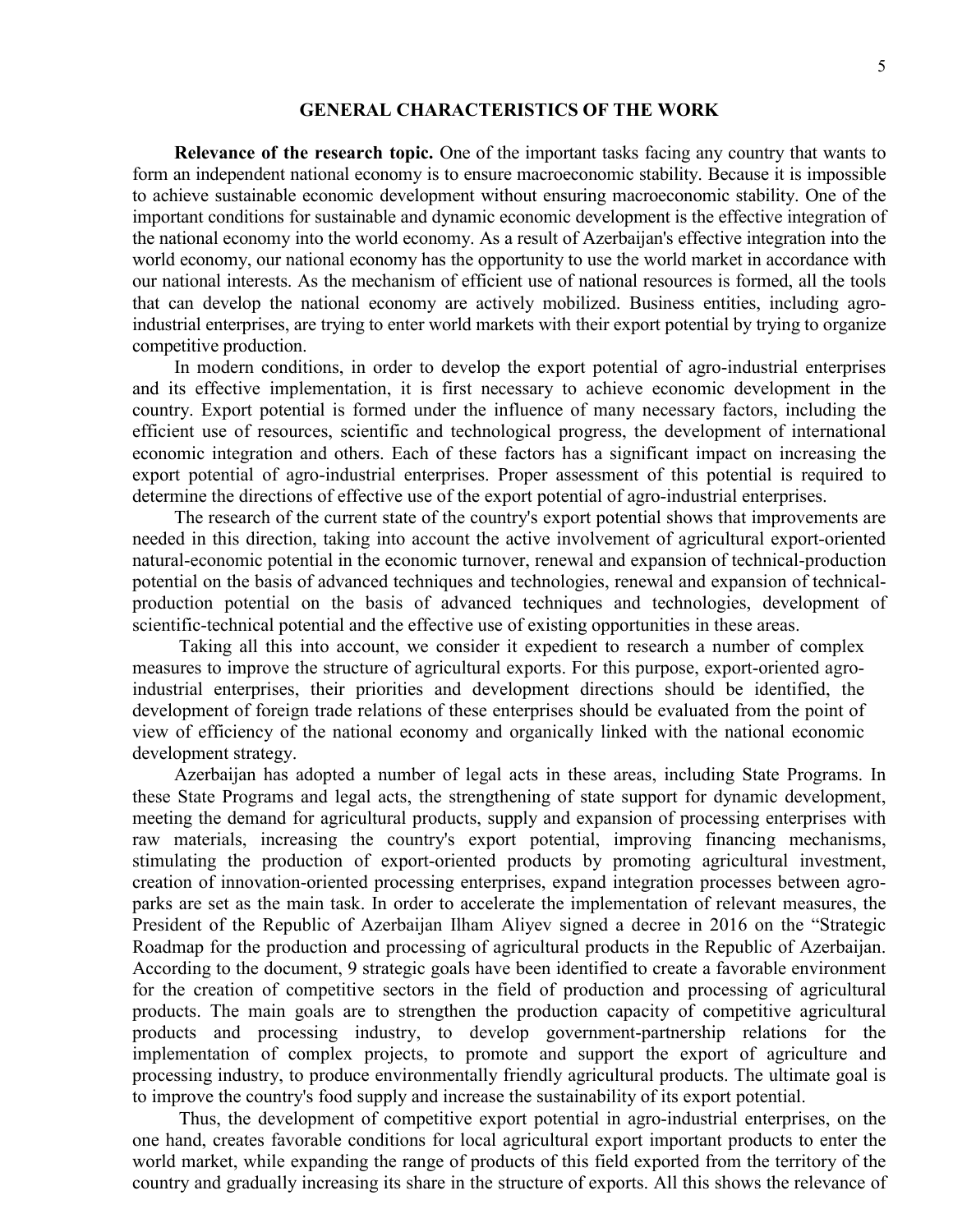the topic of the selected dissertation and makes it necessary to conduct scientific research in this direction.

The problems of ensuring the production of export-oriented products in agro-industrial enterprises are reflected in the scientific works of a number of foreign scientists: F. Kene, K. Marx, U. Reffert, S. Linder, R. Vernon, İ. Vostyutchenko, I.B. Kalashnikov, V.I. Novikov, N.Y. Kovalenko, A.I. Pashenko, L.Abalkin and others.

The problems of increasing the production of export-oriented products in the agro-industrial enterprises of our republic, their solutions have been studied in the scientific works of Z.A. Samadzade, A.H. Nuriyev, I.Sh. Garayev, A.Sh. Shakaraliyev, I.H. Aliyev, S.V. Salahov, M.A. Ahmedov, A.G.Hüseynov, A.A. Nadirov, H.B. Allahverdiyev, G.A.Ganjiyev, A. G.Verdiyev, M.G.Musayev, I.D. Abbasov, E.A. Guliyev, I.H. Ibrahimov, V.M. Niftullayev and others.

Deeply appreciating the work of the above-mentioned scientists, we can note that the peculiarities of the agro-industrial enterprises of Azerbaijan, organizational and economic mechanisms of their management and modernization, directions for increasing the export-orientation of agro-industrial enterprises have not been sufficiently and fully studied separately. All this indicates the relevance of the topic of the dissertation and led to the determination of its topic.

**Object and subject of research.** The objects of the agro-industrial complex were selected as the object of the study. The subject of the research is the directions of ensuring the production of export-oriented products in agro-industrial enterprises, the study of world experience, the impact of export-oriented production on the country's economy, strategic directions of state support for export-oriented production and ensuring product competitiveness.

**Purposes and tasks of the research.** The purpose of the study is to study and research the directions of ensuring the production of export-oriented products in agro-industrial enterprises in the modern conditions of globalization of the economy. In accordance with the purpose of the dissertation, the research work is mainly intended to perform the following tasks:

- study of the theoretical foundations of the production of export-oriented products in agroindustrial enterprises and methodological aspects of the impact of their export potential on economic development;

- study of international experience in increasing the export potential of agro-industrial enterprises:

- study of the place and role of agro-industrial enterprises in the sustainable development of the sector;

- analysis of the current situation of agro-industrial enterprises and production of exportoriented products;

- study of the impact of export-oriented production on the development of the country's economy;

- study of the problems of modernization of enterprises producing export-oriented products;

- study of strategic directions of state support for the production of export-oriented products in agro-industrial enterprises and preparation of proposals to ensure the competitiveness of products in this area.

**As a method of research**, grouping, comparison, systematic economic analysis, development dynamics, expert assessment, economic-mathematical, relative and average quantities, etc. methods were used.

**The main provisions of the defense.** In accordance with the main results characterizing the scientific novelty of the dissertation, the following provisions are defended:

- study of methodological bases of impact of export potential on economic development;

- study of international experience in increasing the export potential of agro-industrial enterprises;

- assessment of the impact of export-oriented production on the development of the country's economy;

- assessment of factors affecting agricultural export potential;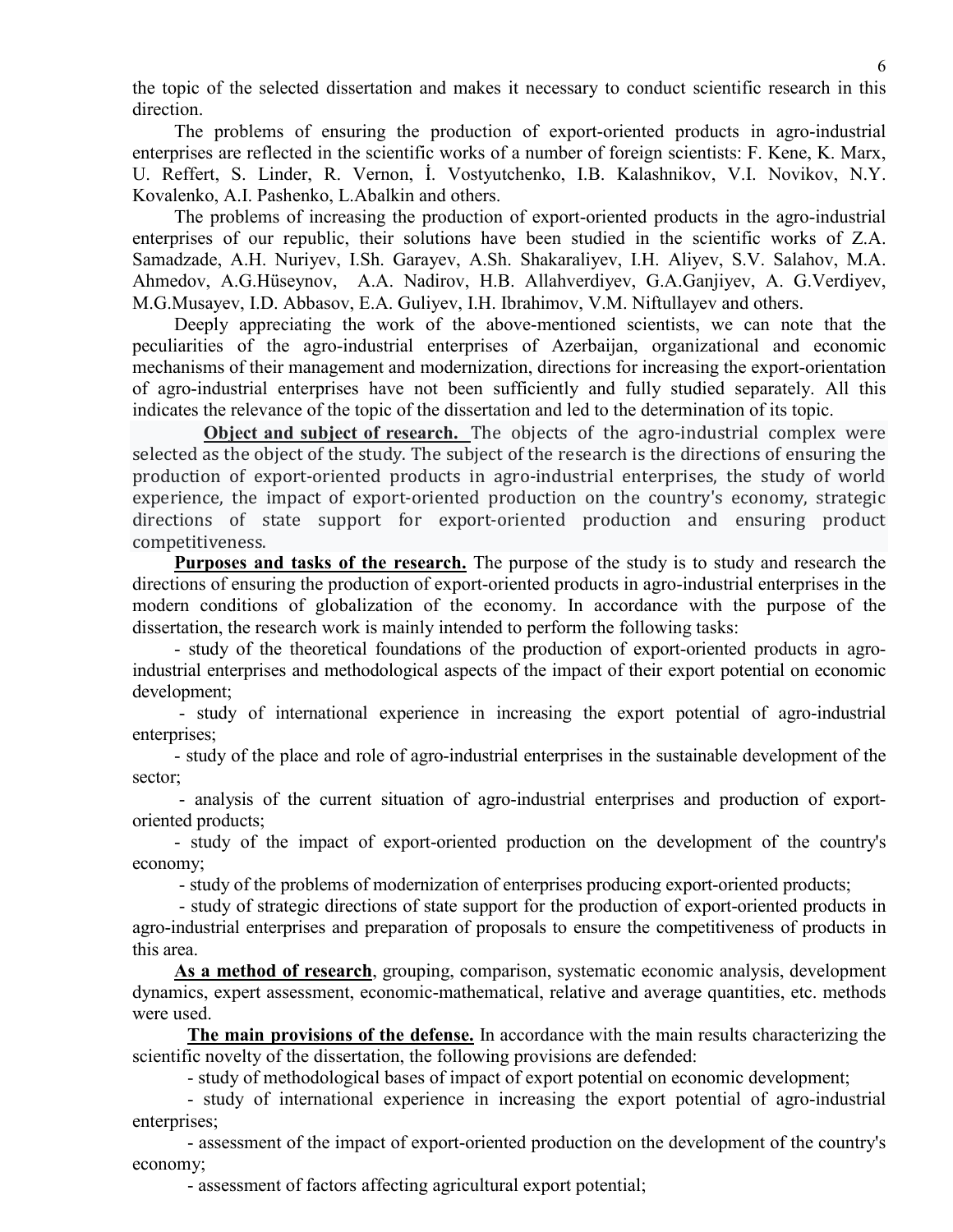- determination of strategic directions of state support for production of export-oriented products in agro-industrial enterprises;

- identification of priority areas to increase the competitiveness of agricultural products in terms of agricultural exports.

### **The scientific novelty of the research is** as follows:

- proposals and recommendations on modernization of enterprises producing export-oriented products were developed, the main strategic directions of providing state support to enterprises producing export-oriented products were identified, proposals were made to expand their financial sources;

- establishment of relevant infrastructures - business incubators, venture funds, various service organizations to ensure the sustainable development of enterprises producing export-oriented products in the field of agro-industry;

- a scheme for the model of formation and management of agricultural clusters has been proposed to improve management decision-making in the agricultural sector; - proposals were made to expand the financial sources of export-oriented production enterprises;

- in order to assess the export potential of agriculture, the relationship between this indicator and the macroeconomic indicators affecting it was obtained, its adequacy was checked by statistical criteria, the economic integration of the model was given;

- priorities of the competitive strategy of the enterprise in the agrarian industry, schemes of activity on the state policy for increasing the competitiveness of agricultural products were proposed;

- The need for the application of high innovative technologies in the export-oriented production enterprises of the agricultural sector was identified.

**Theoretical and practical significance of the research.** Scientific provisions of the scientific classics of agricultural economics, scientific research works of foreign and domestic economists dedicated to increasing the export orientation of agro-industrial enterprises and etc. The laws of the Republic of Azerbaijan, decrees and orders of the President of the Republic of Azerbaijan, decisions and orders of the Cabinet of Ministers of the Republic of Azerbaijan, normative-legal acts, as well as state aid programs for the development of agricultural entrepreneurship in the Republic of Azerbaijan were used in the implementation of the dissertation.

The practical significance of the work is that the use of its main provisions, scientifically substantiated results and proposals will allow to modernize export-oriented agro-industrial enterprises, thereby increasing their competitiveness and economic efficiency. The proposals and recommendations put forward in the dissertation are used in the implementation of export-oriented production of agro-industrial enterprises, economic decisions in this area, as well as in research, teaching, etc. can be used.

**Approbation and application.** The author spoke at the following conferences about the individual provisions of the dissertation and practical proposals and recommendations: "Republican Scientific Conference on" Socio-economic, political and cultural development of Azerbaijan in the years of independence "(2016), dedicated to the 55th anniversary of SSU" Republican Scientific Conference on "Ways to Improve the Competitiveness of the Economy" (2017), International Scientific Conference "Economic Security: Current Situation and Prospects" dedicated to the 100th anniversary of the Azerbaijan Democratic Republic (2018).

**Name of the organization where the dissertation work is carried out.** The dissertation was completed at Sumgayit State University.

**The total volume of the dissertation with a sign, indicating the volume of the**  structural units of the dissertation separately. General on cover and contents (2669 signs), introduction (13198 signs), chapter I (94357 signs), chapter II (124798 signs), chapter III (97319 signs), result (5938 signs), bibliography (13564 signs) The volume is 351844 characters. The volume of the dissertation consists of 294,280 characters, excluding figures, figures, tables, graphs, bibliography.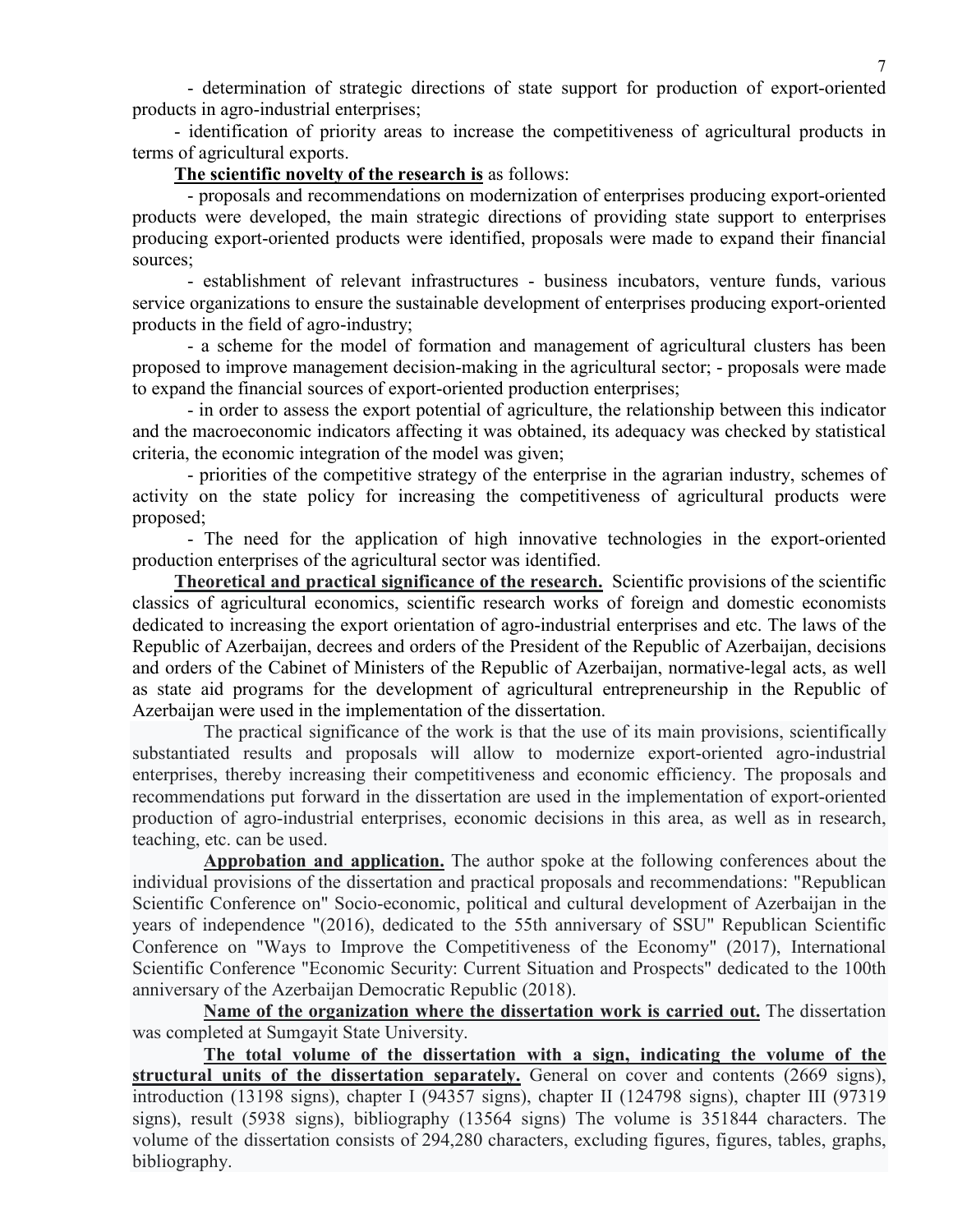# **INTRODUCTION**

# **CHAPTER I. THEORETICAL AND METHODOLOGICAL FUNDAMENTALS OF THE AGRICULTURAL SECTOR'S EXPORT POTENTIAL**

1.1. Theoretical bases of production of export-oriented products in agro-industrial enterprises

1.2. Methodological aspects of the impact of export potential on economic development

1.3. International experience in increasing the export potential of agro-industrial enterprises

# **CHAPTER II. CURRENT SITUATION AND ANALYSIS OF EXTRACTIVE PRODUCTION OF AGRICULTURAL ENTERPRISES**

2.1. The place and role of agro-industrial enterprises in the sustainable development of the sector 2.2. Analysis of the current state of agro-industrial enterprises and the production of export-oriented products

2.3. The impact of the production of export-oriented products on the development of the country's economy

# **CHAPTER III. MAIN DIRECTIONS OF INCREASING THE PRODUCTION OF EXPORT-ORİENTED PRODUCTS IN AGRO- INDUSTRIAL ENTERPRISES**

3.1. Modernization of enterprises producing export-oriented products

3.2. Strategic directions of state support for the production of export-oriented products in agroindustrial enterprises

3.3. The main directions of ensuring the competitiveness of the product

# **CONCLUSIONS AND SUGGESTIONS**

**REFERENCES**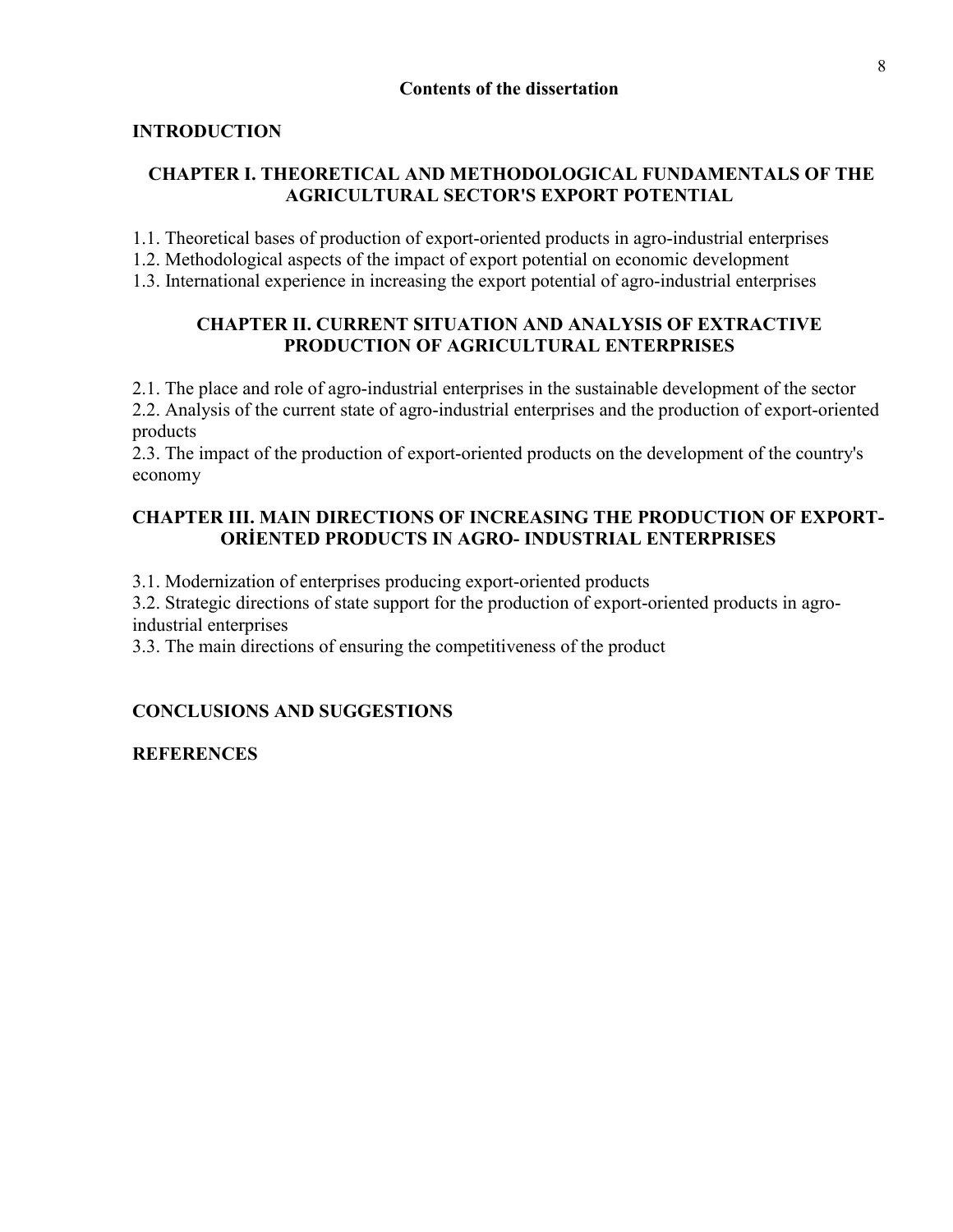### **MAIN SCIENTIFIC PROVISIONS PRESENTED FOR DEFENSE**

### **1. The mechanism of formation of export-oriented production in agro-industrial enterprises has been investigated.**

It was noted that the development of the agricultural sector should be subject to the laws of a market economy. However, the use of these laws here has certain specific features. In turn, there are a number of existing regularities that are manifested only in the agricultural industry. These regularities can be shown as follows.

First of all, the important features of the agro-industry depend on the organic use of soils and the natural environment of the production carried out here. On the other hand, important features of the agro-industry here do not act as a base for land placement, but as an irreplaceable means of production. The result of production in the agro-industry depends on the quality of the soil, its productivity and location. It is important to take them into account in solving the issues of agroindustry development.

Second, the natural and economic conditions in the regions are very diverse. These regions have a comprehensive impact on the progressive development of agro-industrial enterprises. Therefore, it is necessary to form agro-industrial enterprises in each region of the country.

Third, the rhythm and results, timing and methods of this or that work carried out in the agroindustrial enterprises are highly dependent on the existing weather conditions.

Fourth, it is impossible to predict in advance that there will be a large difference in conditions between the regions of the country when using land, and the impact of weather conditions on the environment. Therefore, their centralized and flexible regulation is also necessary.

Fifth, a great specific feature of some agro-industrial enterprises is the seasonality of its production. It should be noted that work in agriculture, especially in agriculture, does not continue all year round. This requires the selection of crops and areas that help provide employees with a unique, equal job throughout the year.

Sixth, unlike other enterprises, large-scale reproduction funds in agro-industrial enterprises are created at the expense of their own products. It is important to take this into account in the distribution of products. Because it is important to create a natural fund for next year's production.

One of the main grounds for the formation of national agrarian-export potential in modern conditions is the country's investment in the agro-industrial sector and the availability of opportunities for technological development in this area. This aspect is particularly important for countries with economies in transition.

**2. The experience of a number of countries in terms of increasing the export potential of agro-industrial enterprises was studied, and results were obtained for our country based on the experience of those countries' agricultural policy.**

When studying the world experience in increasing the export potential of the agricultural sector, it is expedient to use the classification criteria of countries implemented internationally. Thus, the countries of the world, which were previously divided into two groups, capitalists and socialists, began to be distinguished as transitional and market economies practically after the collapse of socialism. Countries with economies in transition, as in all sectors of the economy, have entered a period of transition in the agricultural sector. They are trying to establish the principles of the existing market economy in this area. Market economies, on the other hand, have long sought to develop their traditional agricultural sector solely on the basis of market principles and under state protection. However, in the twentieth century, many changes have taken place in the agricultural policy of these countries and the active protectionist policies pursued in this area after World War II began to weaken after the 1994 Uruguay Round of the World Trade Organization (WTO). However, agricultural policy in market economies differs depending on their level of development, which makes it necessary to study them in the form of developed countries (DCS) and developing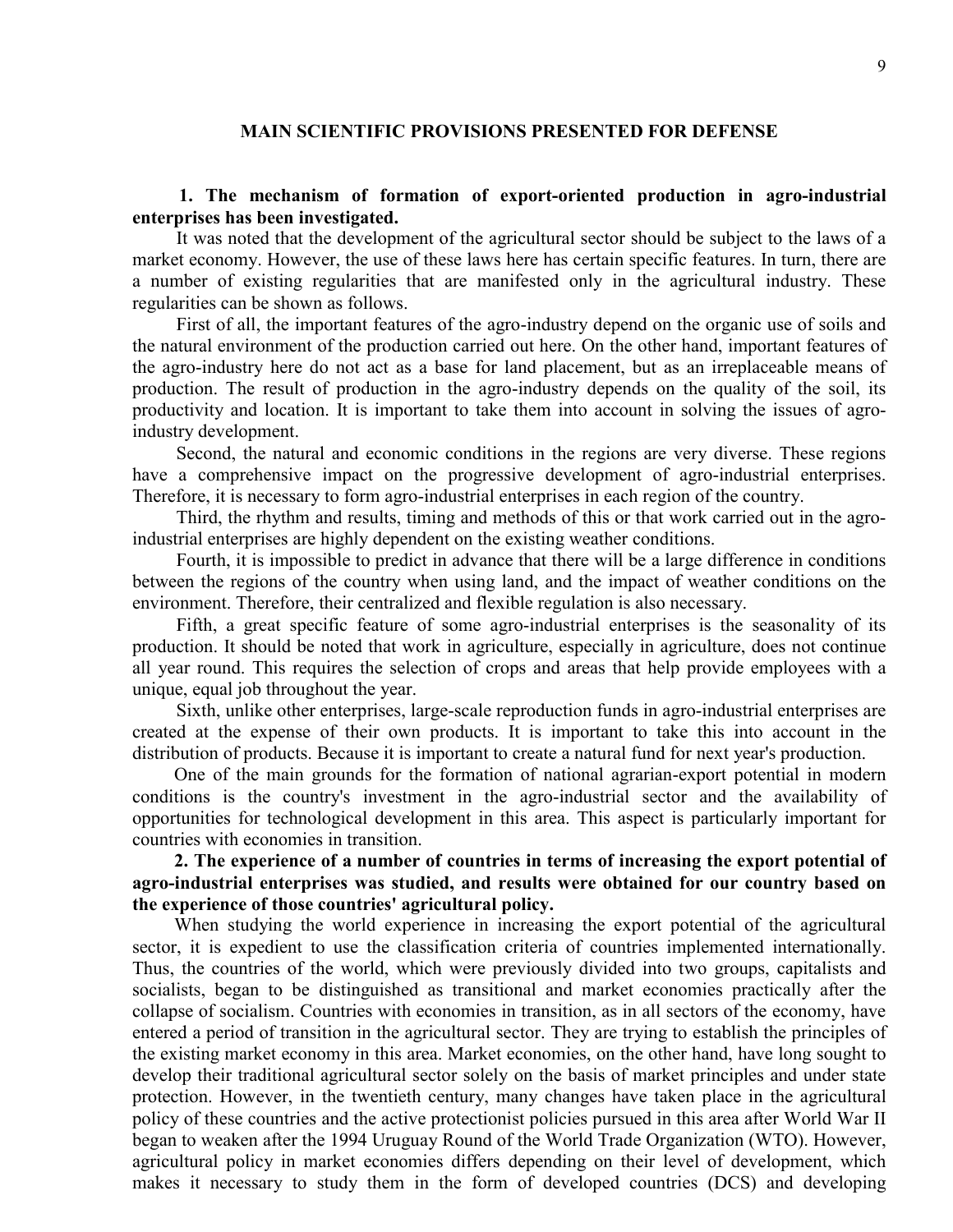countries (DCS). Thus, it should be considered more expedient to study the experience of the world countries in the field of agro-industry in the following areas:

1. Experience of developed countries in the field of agro-industry.

2. Experience of developing countries in the field of agro-industry.

3. Experience of countries with economies in transition in the field of agro-industry.

At the end of the first chapter, the experience of increasing the export potential of the agricultural sector is considered in the example of some countries that are a major part of the world economy.

Thus, based on the experience of the agricultural policy of the countries which we are considering, the following results are obtained for our country:

- In order to achieve more effective results of agricultural reforms and measures to increase the export potential of this sector, a favorable macroeconomic environment must be ensured, which includes public policy in areas such as inflation and interest rates, exchange rates, employment and balance of payments;

- In the development of agriculture, productive factors, especially effective land ownership, must be established. Thus, maximum adherence to the principle of land ownership in the hands of those who cultivate it has had a significant impact on the development of this area in developed countries;

- The policy of supporting agricultural products that replace imports and expand exports, which is widely used in the practice of developing countries and has led to enough positive results, should be used;

- The policy of double price mechanism applied in China should be widely used in our country for a number of products;

- In some countries, there is a serious shortage of credit in the agricultural sector due to limited financial and credit resources and less risk and focusing mainly on industries. However, a number of countries have achieved positive results by providing this area with public credit resources.

Therefore, this problem must be approached carefully in our country;

- The effectiveness of agricultural policy has been significantly reduced due to the lack of a favorable political and legal-institutional environment in a number of developing and transition economies. On the other hand, developed countries have a perfect legal framework governing agricultural relations, which has made them more effective and democratic. Therefore, in order to increase the export potential of agro-industrial enterprises, first of all, a favorable political and economic environment must be established, the normative-legal base of the agricultural policy must be formed and developed.

- Agricultural policy, as an integral part of general economic policy, should be implemented in interaction and integration with food, regional development, resource, environmental and scientifictechnical policies. The existence of a highly developed agricultural sector in the developed countries is directly related to the expansion of scientific and technological progress in this area and state structures played a decisive role in this work;

- Mutual, healthy and uninterrupted relations between the agricultural sector and industry must be established and the joint development of both sectors must be ensured.

In general, the main task of the agricultural sector, which is one of the main sectors of the world economic system, is to fully meet the needs of the population in food products. Therefore, in developed countries, the sustainable and dynamic development of the agricultural sector is considered one of the main tasks.

**3. The current state of production of export-oriented products in agricultural enterprises is assessed.**

It is noted in the dissertation, sustainable development of agriculture, including the agricultural sector, should include three main goals. The first goal is to ensure food security. Ensuring food security is directly related to the agricultural sector, one of the priorities in solving this problem is to improve the work of the agricultural sector.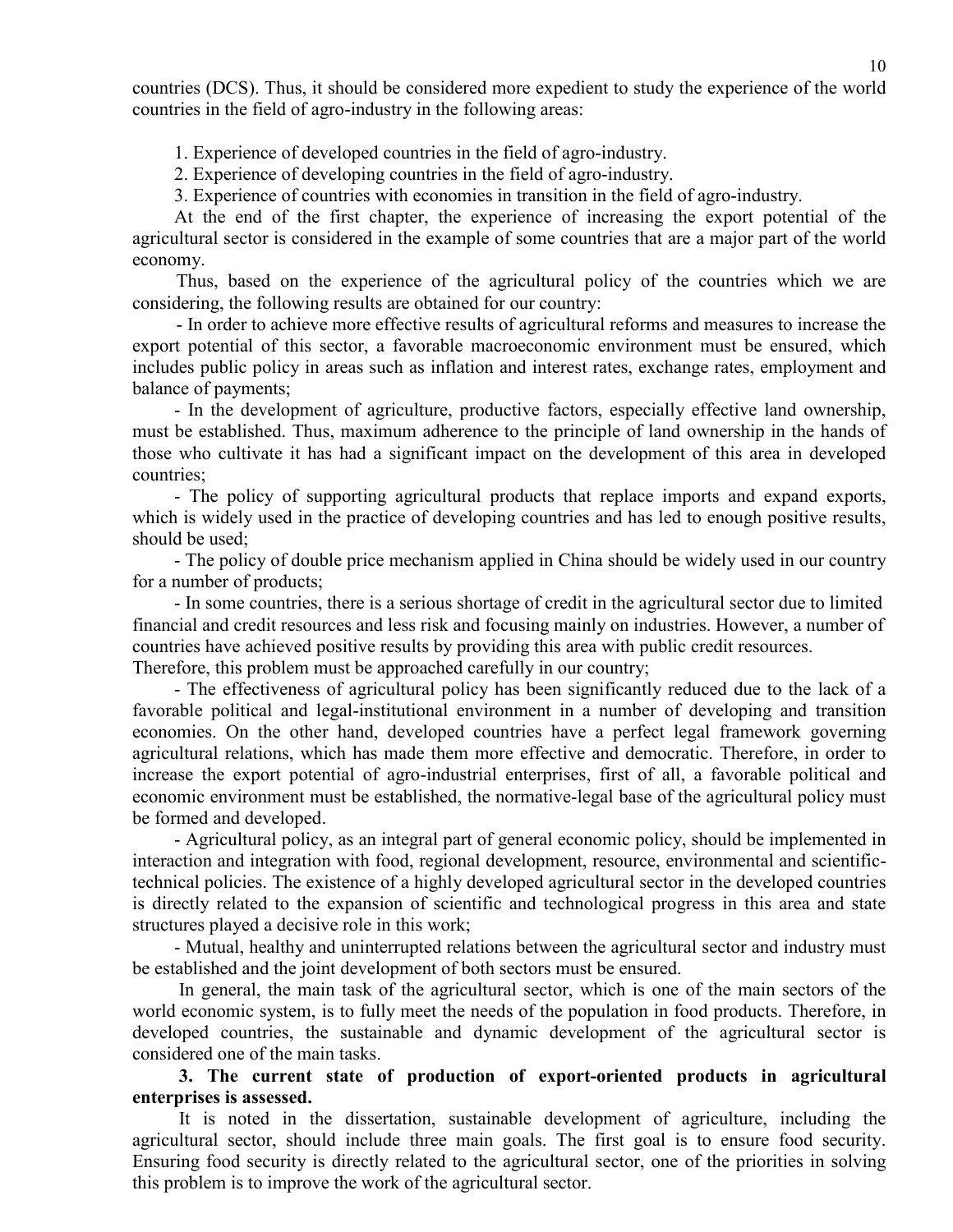The second main goal of the agricultural development strategy should be to eradicate poverty. The future and healthy generation does not promise to keep up with the globalizing world.

The third main goal of the agricultural development strategy should be the protection of the environment and natural resources. To achieve these goals, the level of education must be increased, personnel and innovative technologies must be used effectively.

A number of complexes uniting agro-industrial enterprises are considered and the peculiarities of each of them are investigated.

If production is developed only due to factors of expansion of production areas without changing or reconstructing the material and technical base, biological resources and forms of production organization of agricultural enterprises and their fields, this is called extensive development. Intensive development is the increase of production on the basis of qualitative improvement, reconstruction of agricultural production, application of new achievements of science and technology. Intensification also implies that the investment is concentrated on the same plot of land instead of being distributed among adjacent plots of land.

It is noted that the fundamental reforms and constructive work in the national economy have led to profound structural changes in agriculture. These processes have led to significant improvements in the structure of agricultural exports. This can be seen from the information given in Table 1 on changes in the structure of food and agricultural exports in the Republic of Azerbaijan in 2015-2018.

|                                      | 1 avie 1. |                                             |              |                                             |          |                                   |          |                                             |
|--------------------------------------|-----------|---------------------------------------------|--------------|---------------------------------------------|----------|-----------------------------------|----------|---------------------------------------------|
|                                      | 2010      |                                             | 2015         |                                             | 2019     |                                   | 2020     |                                             |
| Name of goods                        | Quantity  | Amount,<br>thousand<br><b>US</b><br>dollars | Quantit<br>y | Amount,<br>thousand<br><b>US</b><br>dollars | Quantity | Amount,<br>thousand<br>US dollars | Quantity | Amount,<br>thousand<br><b>US</b><br>dollars |
| Potatoes, ton                        | 63977,9   | 16237,5                                     | 36 712,0     | 20 950,2                                    | 61785,2  | 26851,8                           | 81388,3  | 33786,2                                     |
| Fresh vegetables, ton                | 54303,6   | 25657,1                                     | 83 314,3     | 70 692,0                                    | 221195,1 | 214130,2                          | 218530,3 | 219968,5                                    |
| Fresh fruit, ton                     | 187359,1  | 112272,6                                    | 172981,2     | 220087,8                                    | 336342,0 | 361362,9                          | 301080,9 | 349886,2                                    |
| Tea, ton                             | 8126,3    | 32987,4                                     | 4 2 8 7 , 5  | 19 501,5                                    | 1505,9   | 9510,3                            | 1357,3   | 9461,4                                      |
| Vegetable oils, ton                  | 27934,0   | 6793,5                                      | 23 469,2     | 55 930,5                                    | 8218,7   | 7399,4                            | 14043,4  | 12238,3                                     |
| Margarine, other<br>food mixes, ton  | 15568,3   | 33393,4                                     | 27 195,7     | 47 846,5                                    | 3358,5   | 3606,9                            | 3907,8   | 4215,1                                      |
| Sugar, thousand tons                 |           | 203901,3 145947,9                           | 220,8        | 212087,9                                    | 62068,4  | 26880,1                           | 60643,1  | 26904,3                                     |
| Canned fruits and<br>vegetables, ton | 4734,2    | 5140,4                                      | 2 880,1      | 3 9 4 5 , 7                                 | 6927,8   | 9190,3                            | 7191,2   | 8727,8                                      |
| Fruit and vegetable<br>juices, ton   | 18739,9   | 16377,8                                     | 6 727,2      | 6 9 1 1,0                                   | 9870,2   | 11183,6                           | 11856,3  | 15779,5                                     |
| Grape wine,<br>thousand dkl.         | 223,9     | 4034,0                                      | 194,5        | 3 794,7                                     | 532,3    | 7339,9                            | 227,3    | 4038,0                                      |
| Tobacco, ton                         | 2160,6    | 5893,9                                      | 1944,4       | 7431,8                                      | 6488,6   | 13598,0                           | 4794,1   | 12081,3                                     |

### **The structure of agricultural exports by main types of products in the Republic of Azerbaijan**

*Source: State Statistics Committee of the Republic of Azerbaijan. Baku, 2019.*

As it is clear from the data in Table 1, the measures taken in connection with the construction work in the national economy have led to significant changes in the structure of agricultural exports.

**Table 1.**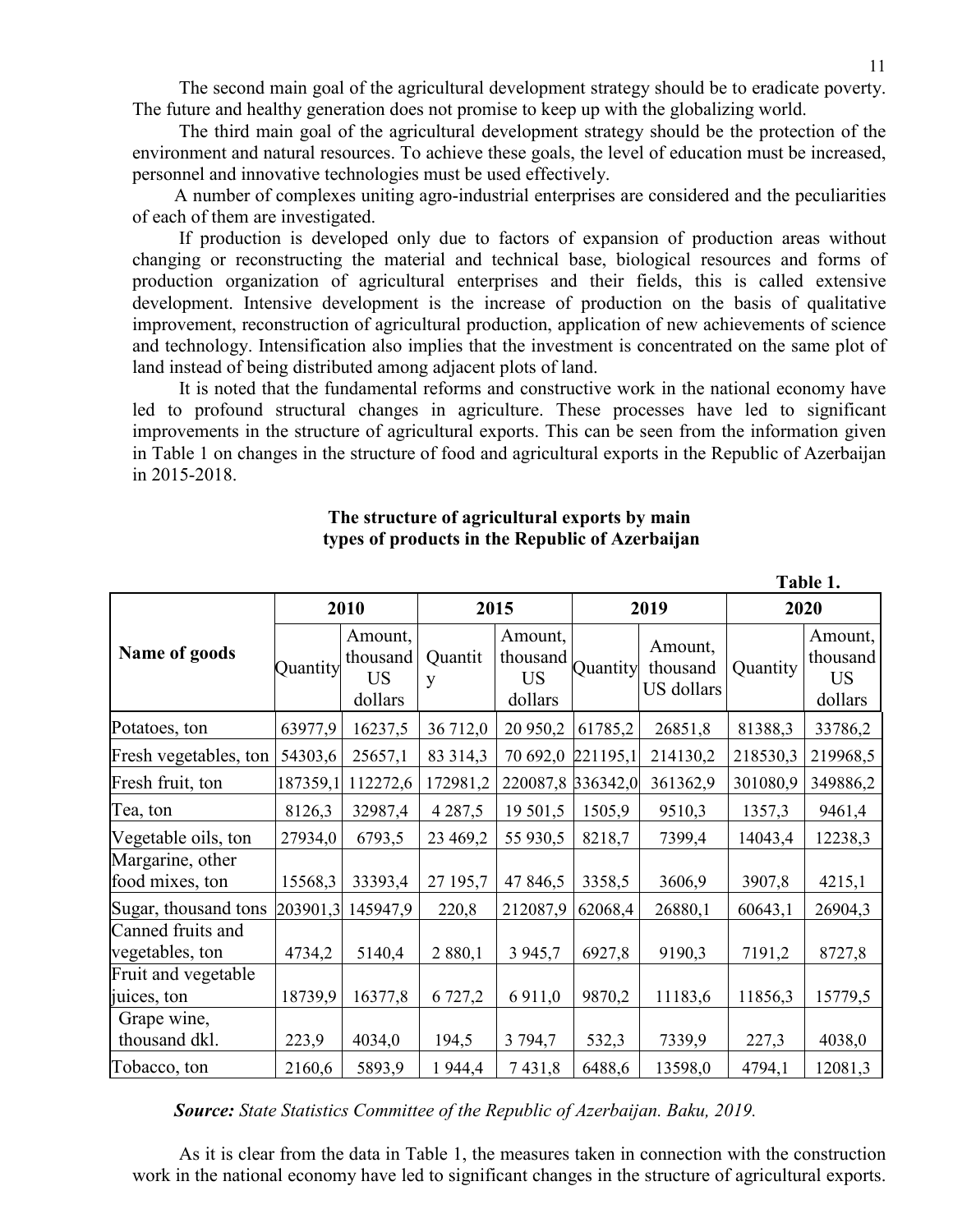The analysis allowed to identify the main directions of changes in the structure of agricultural exports.

### **4. The stages of the analysis of the export potential of agro-industrial enterprises are investigated.**

It is noted that the export potential of the agro-industrial enterprise consists of two main parts: domestic and foreign export potential. The domestic export potential of the enterprise covers all the resources necessary for the production of export products. These are natural, labor, material, financial and information resources. However, it is not enough for an enterprise to have one or more resources to successfully carry out export activities. It is important to use these resources skillfully and efficiently to ensure the competitive advantage of the products produced and to identify opportunities to strengthen production.

The foreign export potential of agro-industrial enterprises refers to the sale of competitive products and is provided by the enterprise's service activities such as marketing and logistics.



The scheme of analysis of the export potential of the enterprise is given below.

# **Figure 2. Stages of analysis of the export potential of the enterprise (compiled by the author)**

According to the results of the analysis, if the internal potential of agro-industrial enterprises is high enough, then it is necessary to analyze the external export potential in the following sequence.

First, foreign economic factors influencing the formation and use of export potential are analyzed. These factors are natural, economic, financial, political, legal, scientific, technical, sociocultural factors.

Second, it is necessary to analyze marketing activities and sales in foreign markets. Export marketing activities do not involve the use of new marketing functions.

Third, it is important to assess the innovative potential of agro-industrial enterprises as an integral part of export potential and to constantly develop its level.

To analyze the potential for innovation, it is necessary to calculate the level of research and development costs, as well as to analyze the possibility of applying the achievements of scientific and technological progress in production.

**5. The impact of the development of agricultural entrepreneurship on the production of export-oriented products is investigated.**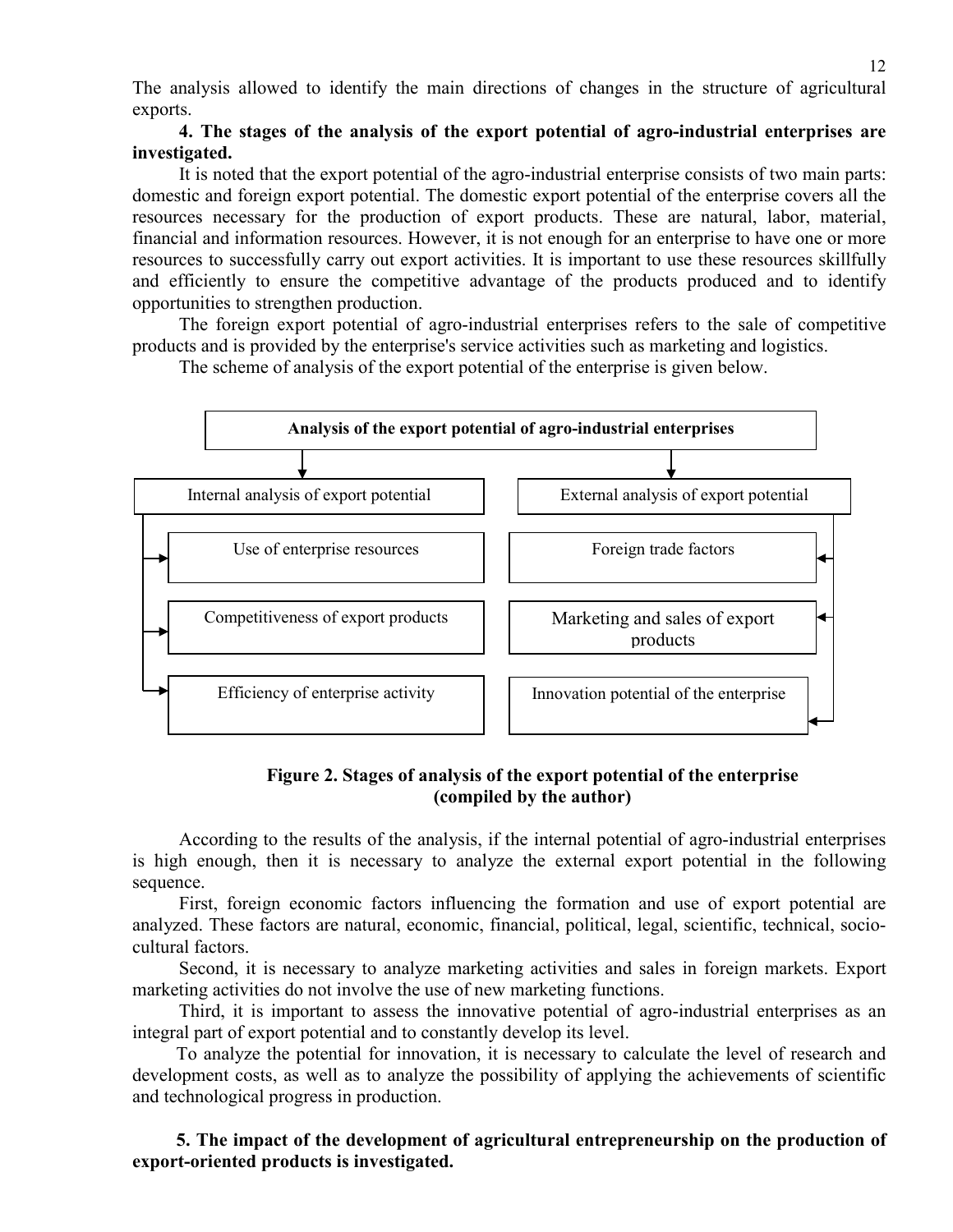It is noted that the laws adopted in recent years on the development of agricultural entrepreneurship in our country, the approved State Programs create conditions for the development of this area and ensure increasing interest in it. At the current stage of development of agricultural forms of entrepreneurship, they are faced with the solution of serious issues such as increasing labor productivity in the agricultural sector, reducing labor and capital expenditures per unit of output, prevention of losses, improving the quality of products and services, the manufacture of products that meet the needs of the domestic market and competition, the export of high quality and standard products to foreign markets. One of the key issues to ensure the comprehensive and effective development of agricultural entrepreneurship is to improve the financial security of this sector. A program of state support for agricultural entrepreneurship has been developed in our country, as agricultural entrepreneurship entities often face difficulties in obtaining loans.

One of the sources of financing of agricultural entrepreneurship is the aid funds provided to them. These funds are non-profit organizations established to finance projects, programs and activities that can support agricultural entrepreneurship and ensure its development. The main activities of these funds are as follows:

1. Attracts funds for the implementation of targeted programs and projects aimed at the development of agricultural entrepreneurship with the assistance of the state in the conditions of market competition and ensures their effective use.

2. Participates in the creation of market infrastructure that serves agricultural entrepreneurship and can ensure its development.

3. Ensures the attraction of domestic and foreign investment in order to operate in the priority areas of the economy and develop entrepreneurial relations in the conditions of market competition.

4. Provides support for innovation activities of all business structures, stimulation of application of new equipment and technologies, production of fundamentally new types and assortments of products;

5. Organizes consultations for the purpose of application of legislative acts and answering questions related to taxes;

6. Participates in the emergence and strengthening of market competition, the prevention of monopolization of the economy, the provision of the product market, the development and implementation of expertise and competition.

Currently, a small number of agricultural entrepreneurship support funds act as a kind of credit organization. In this regard, agricultural entrepreneurship support funds provide soft loans, provide interest-free loans, and, if necessary, can act as a tax authority, guarantor to strengthen the competitive environment.

One of the features that increases the risk of investments that distinguishes the agricultural sector from other sectors of the economy is the difficulties arising from natural, ecological and environmental factors. In the agricultural sector, natural features have a direct impact on the volume of production, its final result, the payback period of investments. Therefore, when making investments in the agricultural sector, it is necessary to take into account the natural features when determining its repayment period.

This section also uses a statistical-mathematical modeling process to accurately measure the impact of some macroeconomic factors affecting agricultural export potential. The line of factors affecting agricultural exports from 1990 to 2019 is described by the linear regression modeling method.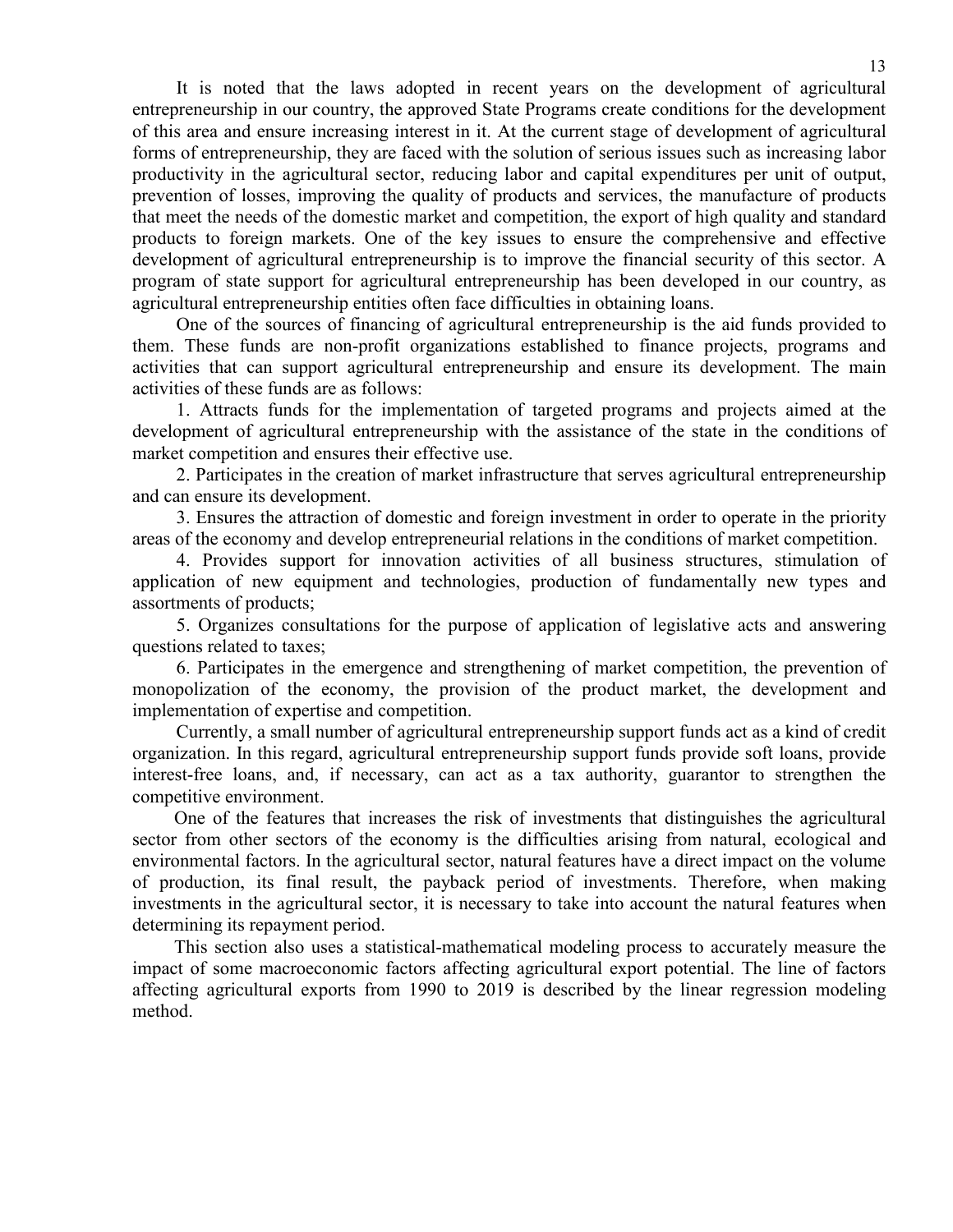



 As can be seen from the chart above, the share of agriculture in GDP has decreased over time. In this part of the study, a linear regression model was used with the addition of some variables based on the results of the initial graphical analysis in order to identify the main factors affecting the export potential of agriculture.

 During the modeling process, the main conditions of the linear regression model were met. The initial equation formula for the model is given as follows:

$$
E_{\text{xport}} = \beta_0 + \beta_1 X_{p.n} + \beta_2 X_{inv} + \beta_3 X_{inf} + \beta_4 X_{mnf}
$$

Model 1: OLS, using observations  $1-30$  (n = 20) Missing or incomplete observations dropped: 10 Dependent variable: l\_KendteserrufatiIxracı Heteroskedasticity-robust standard errors, variant HC1

coefficient std. error t-ratio p-value

 --------------------------------------------------- ------------ const 120.145 19.5494 6.146 2.54e-05 \*\*\* l\_population number −7.06194 1.21409 −5.817 4.47e-05 \*\*\* l\_investment −0.249618 0.0705597 −3.538 0.0033 \*\*\* l\_Inflation 0.0020118 0.0239593 0.08397 0.9343 l manufactory 0.323036 0.177322 1.822 0.0899 \* Mean dependent var 2.583397 S.D. dependent var 0.620617 Sum squared resid 0.111448 S.E. of regression 0.089222 R-squared 0.974771 Adjusted R-squared 0.929332 F (5, 14) 191.0314 P-value (F) 2.29e-12 Log-likelihood 23.52054 Akaike criterion −35.04109 Schwarz criterion −29.06670 Hannan-Quinn −33.87483 Log-likelihood for l\_KendteserrufatiIxracı =  $-28.1474$ Excluding the constant, p-value was highest for variable 14 (1 Infliyasiya)

 $E_{\text{xport}} = 120.15 - 7.06$   $X_{\text{a.s}} - 0.25X_{\text{inv}} + 0.002$   $X_{\text{inf}} + 0.32$   $X_{\text{mnf}}$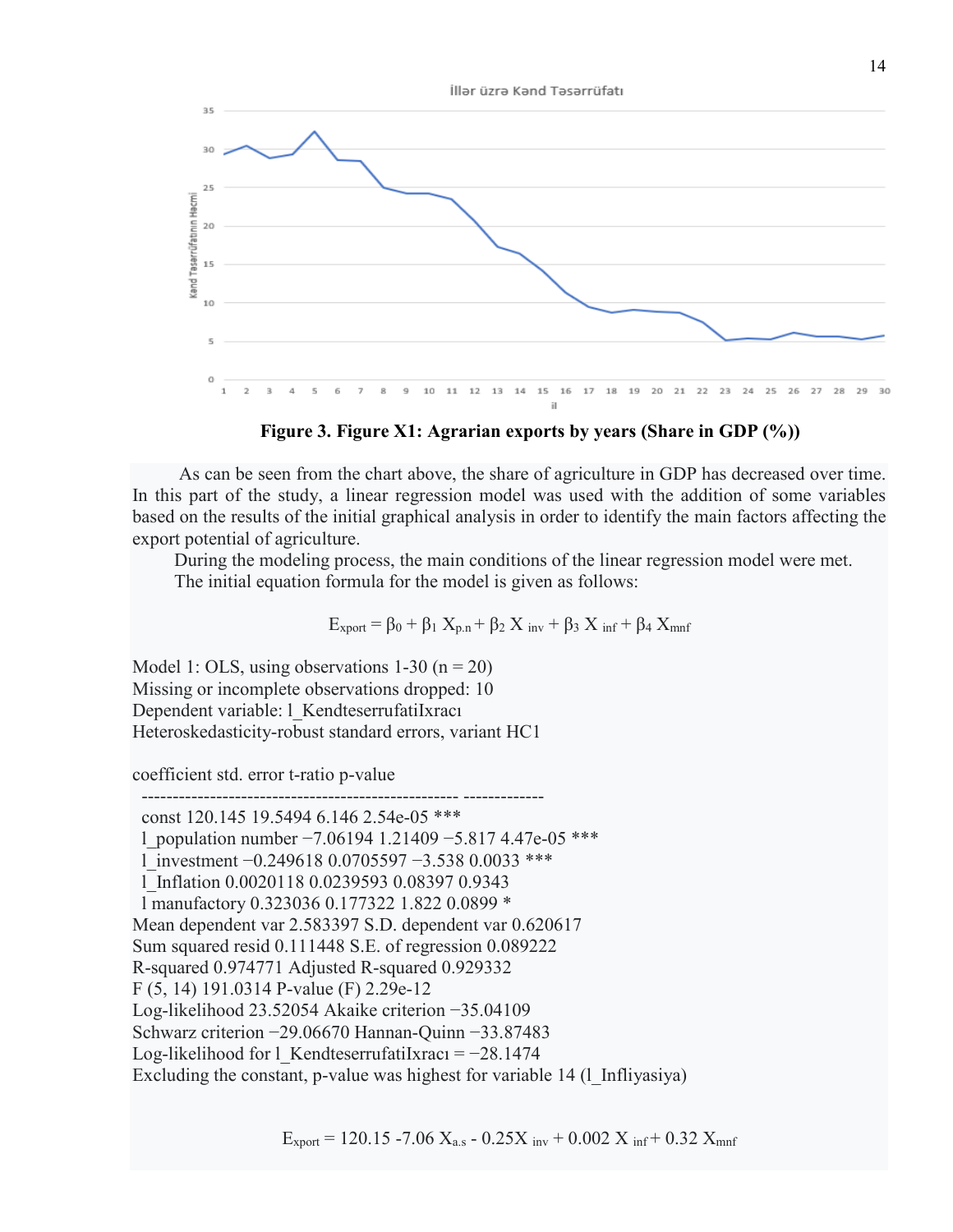The above model describes the factors affecting agricultural exports from 1990 to 2019 using the linear regression modeling method.

 The main factors included in the model specification consist of 5 independent variables: unemployment rate, population, investments in the economy, annual nominal inflation rate, and finally the volume of manufacturing. Depending on the variable, the volume of annual agricultural exports is included in the model. Of the included independent variables, others other than inflation were found to have a statistically significant effect (p-value  $\leq 0.1$ ). One of the main conditions of the linear regression model is the presence of a normal distribution in the variables. Since the variables in the initial form did not have a normal distribution, a logarithmic transformation was applied and the variables were brought to a normal distribution. Model selection was based on criterion metrics (Schwarz criterion, Akaike criterion, Hannan-Quinn) and the model with the lowest value was selected as the most optimal model. The Adjusted R square variable shown in the model allows us to say that the model can explain 92% of the variations in the dependent variable (1 Kend teserrufati Export) using independent variables.

 The model is validated in order to check the validity of the established model under different conditions. For this, various tests are applied. There are three main conditions that must be met in the linear regression model. The validity of these conditions can be checked by the following tests.

1. Normal distribution of errors:

Test for normality of residual -

Null hypothesis: error is normally distributed

Statistic test: Chi-square  $(2) = 2.74248$ 

with p-value  $= 0.253792$ 

 The basic hypothesis of the above test assumes a normal distribution of errors. Since the pvalue is higher than 0.1, the basic hypothesis cannot be rejected, and as a result it is assumed that the errors have a normal distribution.

2. Testing the accuracy of the model specification:

RESET test for specification -

Null hypothesis: specification is adequate

```
Statistical test: F (2, 12) = 0.824104
```

```
with p-value = P (F (2, 12) > 0.824104) = 0.461991
```

```
White's test for heteroskedasticity -
```
Null hypothesis: heteroskedasticity not present

Statistical test:  $LM = 4.70546$ 

with p-value = P (Chi-square  $(10)$  > 4.70546) = 0.909966

Model Result:

 It is important to interpret the outcome of the model after the application and validation of the linear regression model. First of all, it should be noted that the variables with a negative coefficient have a positive effect on the export potential, and the variables with a positive coefficient have a positive effect. It can be said that the unemployment rate and the volume of manufacturing have a positive impact on the export potential, while the population and investment have a negative impact on the export potential, and these effects are statistically significant (P-value  $\leq$  0.05).

 Although the inflation rate has a positive coefficient, this effect is not statistically strong (Pvalue $> = 0.1$ ).

This model can be important in terms of assessing the country's agricultural export potential.

**6. Measures to modernize enterprises producing export-oriented products in the agricultural sector have been proposed.**

It is noted that the modernization of enterprises producing export-oriented products leads to increased productivity in this area.

In order to determine the main sectoral priorities of modernization policy in export-oriented enterprises, it is important to select competitive and export-oriented sectors in the field of agricultural and food production using various scientific approaches. In this case, it is advisable to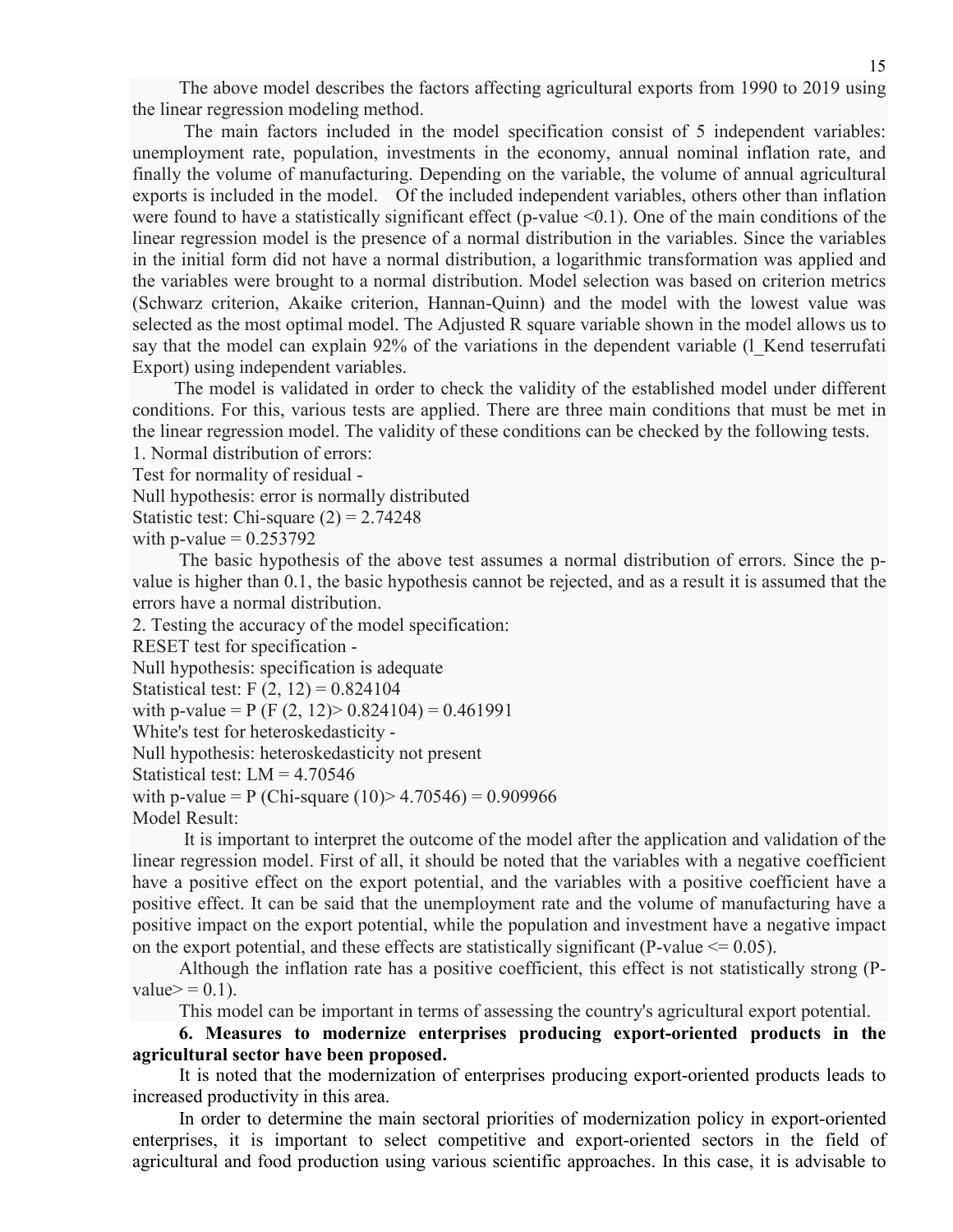take into account the following principles: public policy, economic security, increase employment, food security, innovation, environmental balance, regional balance, geoeconomic balance, etc.

The main goal of modernization policy is to achieve coverage of as many rings in the value chain of export products as possible, to ensure the transition from the export of raw materials and semi-finished products to the production of more finished products. Expanding the value chain downwards and upwards is important in terms of increasing specialization, efficient use of resources and building a positive reputation. As a result, the competitiveness of export products may increase. One of the most important conditions, in this case, is the choice of a business model, which can be an export cluster, cooperation or "one village, one product."

According to experts, the advantage of cluster enterprises is that it has the ability to invite highly qualified specialists and the possibility to exchange market information with counterparts. It is easier to establish contacts for the implementation of certain projects in the enterprises operating within the cluster. Cluster enterprises are distinguished by high innovation. Clusters, as a rule, are usually created on the initiative of enterprises. The reasons that motivate enterprises to create clusters include high efficiency, acquisition of new knowledge, cooperation and etc.

As a result of the analysis, it was determined that the company's ability to produce new products is a key factor in future success. However, this ability is not just an increase in the company's focus on research services. It is a skilful integration of all departments of the management of the enterprise. The traditional approach to new product development projects is that each service unit of the management apparatus plays its limited role: engineers develop a new product, manufacturers prepare it for production, and marketing and supply workers deal with the realization of the product. Limited criteria are used to determine the effectiveness of each such service area. A well-designed construction of a new product is a key indicator for an engineering project. This construction must be superior to the constructions of existing similar products. However, in today's competitive environment, the characteristics of a new product are measured on the basis of completely different criteria. The most important thing is that the product is more needed and more needed by consumers.

In general, it is noted that the modernization of enterprises producing export-oriented products in the agricultural sector will lead to the following:

1. Increases the competitiveness of agricultural production and expands export opportunities.

2. As a result of modernization of enterprises producing export-oriented products, the productivity of capital in the agricultural sector will increase and will create a demand for more skilled labor.

3. Promotes the development of organizational and management mechanisms of the agricultural sector.

4. Ensures the development of infrastructure serving the agricultural sector.

5. Stimulates the attractiveness of foreign investment in agriculture, etc.

All this shows how important it is to increase the economic efficiency of the modernization of enterprises producing export-oriented products in the agricultural sector.

**7. The main strategic directions of providing state support to enterprises producing export-oriented products have been identified.**

In our opinion, it is necessary to implement state policies in the direction of improvement of management in the agricultural sphere and reorganization of agricultural science and in the direction of increase the efficiency and effectiveness of the activities of relevant research institutes, as well as other relevant institutions.

It should be noted that the Decree of the President of the Republic of Azerbaijan dated April 16, 2014 "On measures to improve governance in the agricultural sector and accelerate institutional reforms" was also important in terms of increasing the country's agricultural export potential. In accordance with this Decree, the establishment of agro-parks in the agricultural sector has been started.

The Development Concept "Azerbaijan - 2020: Vision for the Future" prepared by the Order of the President of the Republic of Azerbaijan will be important in terms of improving economic performance in this area. This concept identifies the next priority goals that need to be achieved in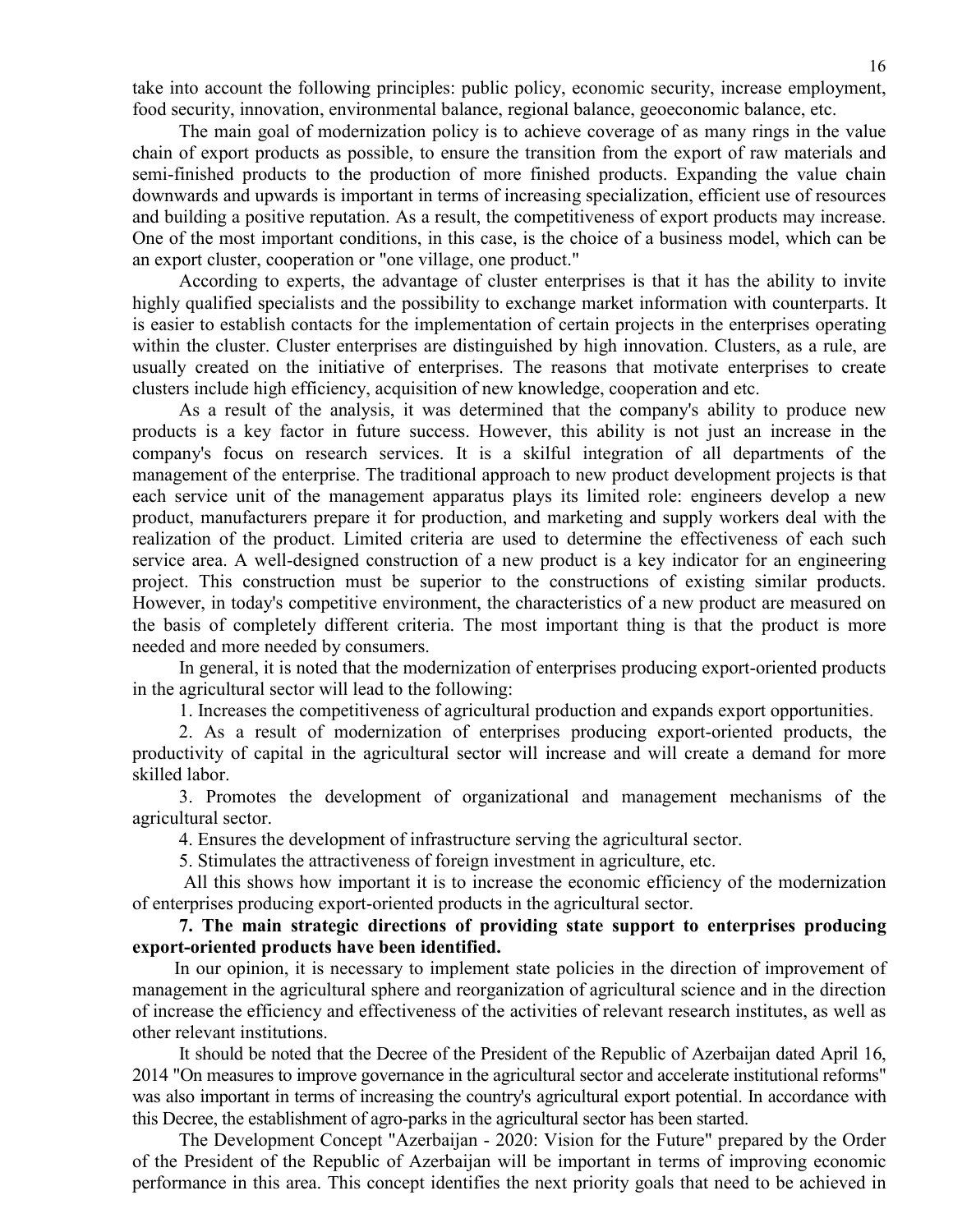the agricultural sector, along with all areas in the country. In 2014-2017, the priority of intensive methods to achieve the set goals was largely ensured.

In terms of increasing export potential, the development of the "Strategic Roadmap for the production and processing of agricultural products in the Republic of Azerbaijan" approved by the Decree of the President of the Republic of Azerbaijan dated December 6, 2016 will also be important. This Strategic Roadmap reflects the strategic vision for the development of the country's agricultural sector until 2020, the long-term vision for the period up to 2025 and the target vision for the period after 2025. This means that the state has a clear roadmap to be implemented in successive stages to achieve strategic development goals in the medium and long term in the field of agriculture. The implementation of the Strategic Road Map for 2016-2020 envisages the implementation of 9 strategic goals, which are important for creating a favorable environment for achieving the formation of a competitive agricultural production and processing sector based on the principles of sustainable development in the country. These strategic goals include increasing the production capacity of agricultural products along the value chain, developing the market of means of production in the field of agriculture and facilitating access to relevant resources, including finance, strengthening the sustainability of food security, developing the market infrastructure and simplifing producers' access to the market, improving the quality of scientific and innovative support and education in the field of agriculture and the developing the system of advisory and information services, formating the mechanisms for sustainable use of natural resources and improving the business environment in the agricultural sector and improving the welfare of the population in rural areas. As a result of the implementation of the Strategic Road Map, the overall competitiveness of agriculture will increase, and the production of export-oriented agricultural products and agro-processed products will expand.

### **8. Measures have been developed to increase the competitiveness of agro-industrial enterprises in terms of increasing their export potential.**

It is noted that in the conditions of new competitive relations, the establishment of agroindustrial enterprises is considered more efficient. Thus, such enterprises are more likely to compete with other enterprises and participate in a single information exchange system. At the same time, it creates conditions for successful adaptation to the requirements of the new competition and, based on it, to enter into competitive relations in foreign markets. As a result of competition, it is possible to improve product quality and export competitive products to the world market. Experience shows that agricultural entrepreneurship entities with a more efficient mechanism of innovation activity in the world market, with a developed infrastructure for the implementation of innovations win the competition. The dominant role of innovation as a factor ensuring competitiveness and economic growth, in the long-run perspective, is a characteristic feature of modern economic development.

İt is possible to show innovation policy as one of the main directions of increasing the competitiveness of agro-industrial products. The innovation policy implemented in Azerbaijan is aimed at applying the latest ideas, scientific knowledge, technology and products available in the world to various industries and the agricultural industry in order to ensure durable and sustainable economic development and further strengthening of competitiveness.

It is known that agricultural enterprises often operate in the form of small enterprises. The lack of capital among the difficulties of such small enterprises does not allow them to rise to the level of medium-sized businesses. It is not always possible to get a loan to develop production on the basis of efficient organization. Despite this opportunity, banks provide small loans at high interest rates. This has a negative impact on the propensity of medium-sized businesses to production and economic activities. In this case, they were powerless to fully and efficiently use the country's natural resources.

For the development of small agricultural enterprises, they must first be financially secure. Looking at the world experience, we see that obtaining the necessary capital for the formation and development of small agricultural enterprises has always been one of the actual problems. Since the economic activity of each enterprise is related to the availability of financial resources, the main goal of each agricultural business entity is to increase the amount of such funds. The entrepreneur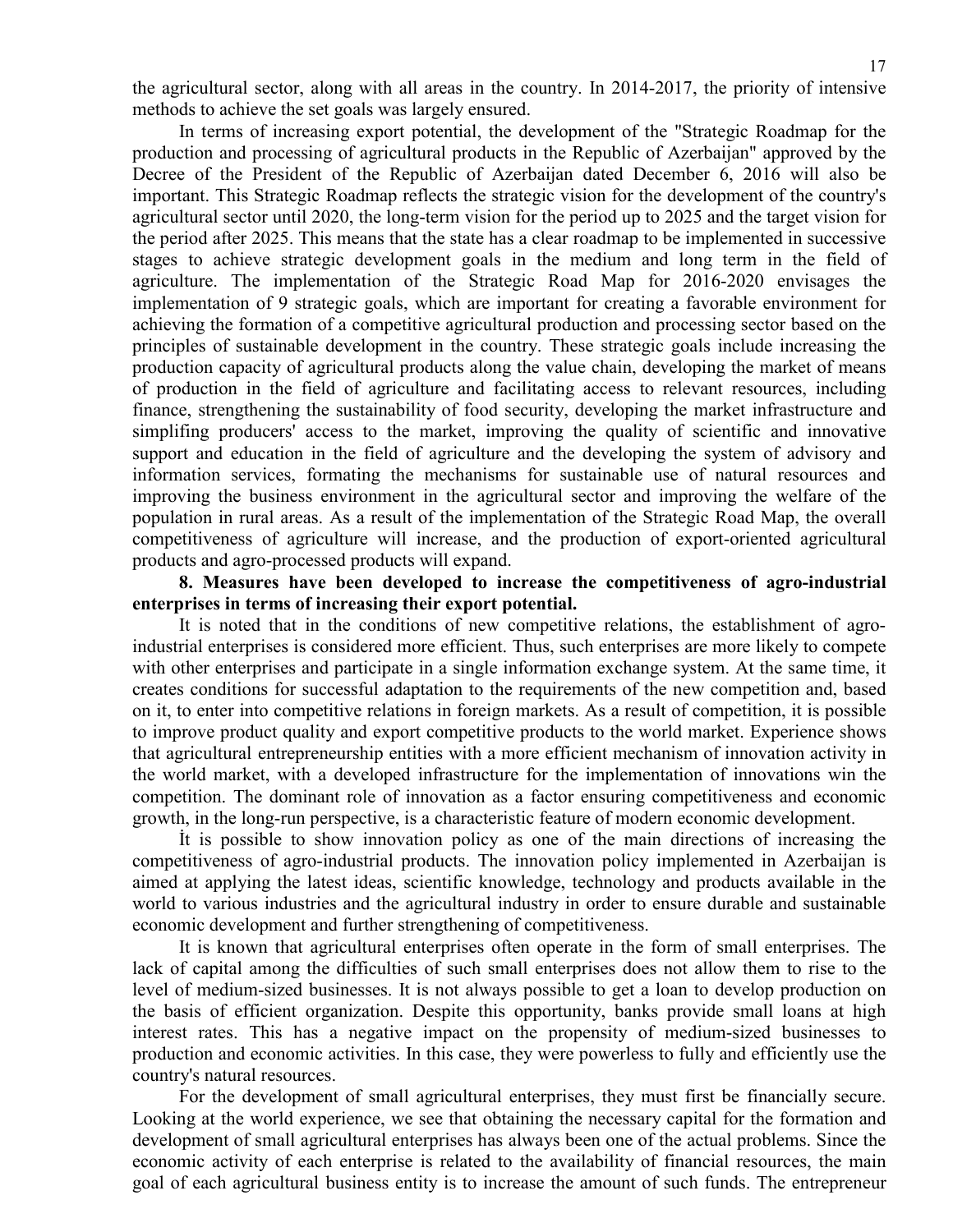uses internal financial sources as well as external financial sources in the formation and development of his activity.

It should be noted that currently, the main source of funding for agricultural enterprises in Azerbaijan is the funds allocated from the state budget for the development of entrepreneurship. The resources of the National Fund for Entrepreneurship Support are important in this regard. It is very important for the state to allocate a certain amount of funds from the budget for supporting entrepreneurship and support its activities. Financial assistance provided by the state is provided in the form of preferential loans, subsidies, compensations, grants, loan guarantees within the framework of the adopted programs.

Tax incentives are one of the strategic directions and sources of state support for agricultural entrepreneurship.

In general, the state creates a link between the investment process through the tax system. Introduces tax incentives for stimulating investors. The mechanism of tax incentives also plays an important role in ensuring the non-taxation of income relative to invested capital. These norms vary by areas. Especially in advanced areas, such norms are at the maximum level. As a result of the application of the mechanism of tax incentives, the costs of the investment process are reduced, which leads to an increase in the level of return on invested capital. Also, the number of sources of the investment may increase due to lower tax rates. All this gives reason to say that the application of a mechanism of tax incentives stimulates investors to active economic activity. However, there are companies that do not participate in investment activities. This leads to a decrease in their competitiveness due to high-income taxes.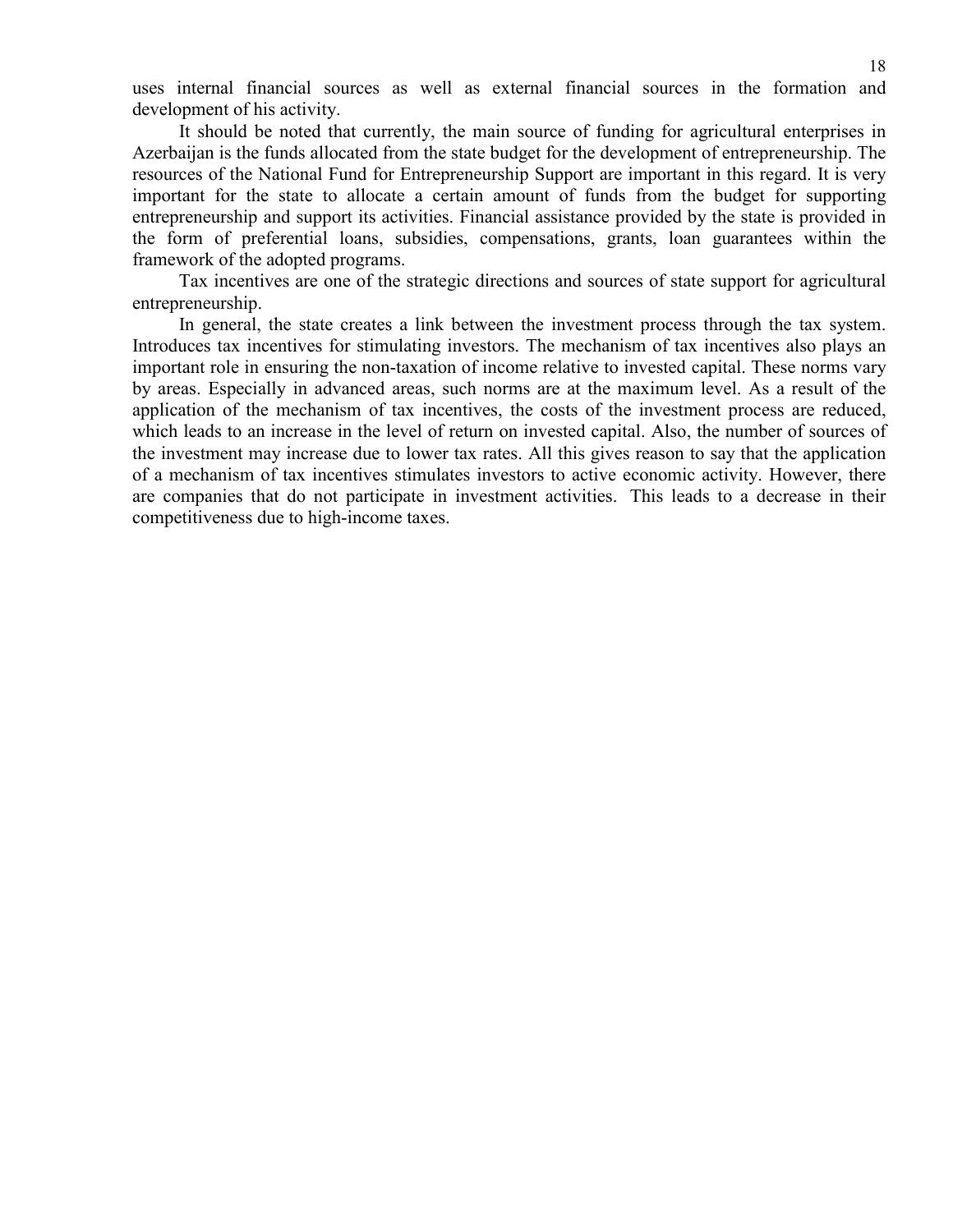The main provisions and results of the research are reflected in the following publications:

1. Hacıyeva Z.E. Directions to increase the competitiveness of agricultural exports. Materials of the Republican Scientific Conference of SSU. October 13-14. Sumgait 2016. 148 p.

2. Hacıyeva Z.E. The role of increasing export potential in ensuring stable and sustainable economic development. Agricultural economics, scientific works of the research institute. Baku, 2016. p. 63.

3. Hacıyeva Z.E. Factors affecting the sustainable development of the agricultural sector. AZERITTIFAQ "Azerbaijan Cooperation University scientific-practical journal. Baku, 2017, № 3, 64.

4. Hacıyeva Z.E. Sources of increasing the export potential of the agricultural sector. SSU Problems of sustainable economic development, perspectives and materials of the international scientific conference. April 27-28, 2016. Sumgayit. 554 s.

5. Hacıyeva Z.E. Ways to increase the production of export-oriented agricultural products in the regions. Azerbaijan Agricultural Science. Scientific-theoretical journal 3, 2017. p. 210-214.

6. Hacıyeva Z.E. Quality factor in ensuring the competitiveness of the agricultural sector. Ways to increase the competitiveness of the economy, dedicated to the 55th anniversary of SSU. Materials of the Republican Scientific Conference, October 17-18, 2017. s. 117-119

7. Hacıyeva Z.E. Directions for improving the supply of agro-industrial enterprises with means of production. Ministry of Education of the Republic of Azerbaijan. Sumgait State University. Materials of the International Scientific Conference "Economic Security: Current Situation and Perspectives" dedicated to the 100th anniversary of the Azerbaijan Democratic Republic. Sumgait. May 2-3, 2018. pp.284-286.

8. Hacıyeva Z.E. Socio-economic efficiency of agricultural management in the regions.

9. Gadzhieva Z.E. The role of innovation in integrating the agricultural industry into the global economic environment. Ukraine. Economist. No. 6 (380), June, 2018. p. 25-28.

10. Gadzhieva Z.E. Socio-economic efficiency of agricultural management in the regions of Azerbaijan. RF Chelyabinsk, 2018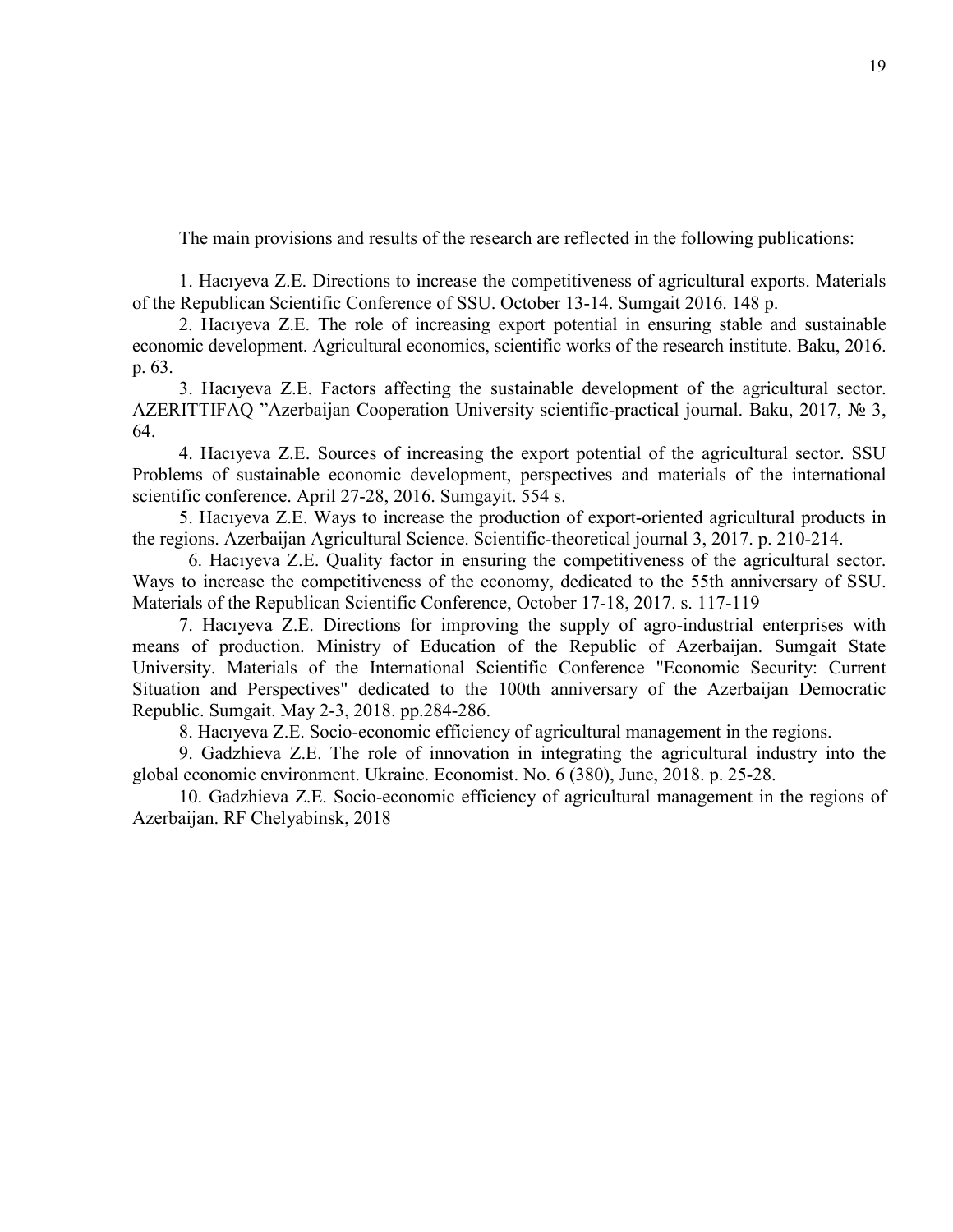### **Гаджиева Зулфия Елман гызы**

# **Направления обеспечения экспортно-ориентированной продукции на агропромышленных предприятиях**

### **РЕЗЮМЕ**

Диссертация состоит из введения, трех глав, девятипараграфов, заключения исписка использованныхисточников.

**Во введении**обосновывается актуальность темы, определяется уровень изученности проблемы, цели и задачи, объект и предмет исследования, характеризуется научная новизна, теоретическая и практическая значимость работы, апробация исследования, а также ее структура и объем.

**В первой главе** под названием "Теоретические и методологические основы экспортного потенциала аграрного сектора" рассматриваютсятеоретические основы производства экспортно-ориентированной продукции на предприятиях аграрной отрасли и методологические аспекты влияния экспортного потенциала на экономическое развитие, а так жерассматриваетсямеждународный опыт по расширению экспортных возможностей аграрных предприятий.

**Во второй главе** под названием "Текущая ситуация и анализ экспортноориентированной продукции аграрных предприятий"предоставленаинформация о месте и роли аграрной отрасли в устойчивом развитии отрасли, были проанализированытекущаяситуацияаграрной отрасли и производства продукции, ориентированной на экспорт, а так жеизучено влияние экспортоориентированной продукции на экономику страны.

**В третьей главе** под названием "Основные направления развития экспортоориентированной продукции в аграрной отрасли" исследованы проблемы модернизации предприятий, производящих экспортно-ориентированную продукцию, изучены стратегические направления государственной поддержки производства экспортноориентированной продукции на аграрных промышленных предприятиях и основные направлениядля обеспечения конкурентоспособности продукции, даны рекомендациисвязанные с этими проблемами.

**В заключении** диссертации даны выводы и предложения сделанные на основе исследования.